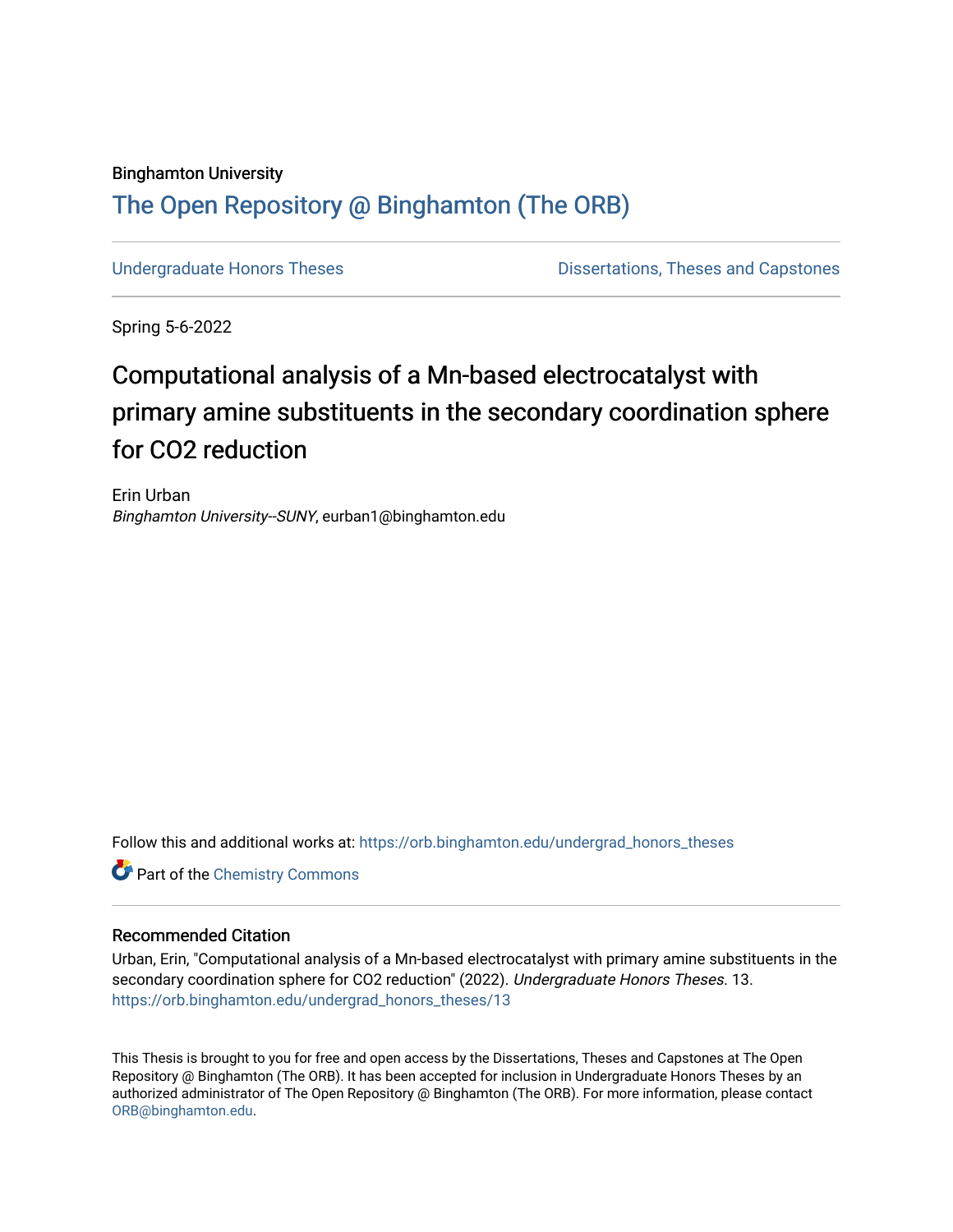# COMPUTATIONAL ANALYSIS OF A MN-BASED ELECTROCATALYST

### WITH PRIMARY AMINE SUBSTITUENTS

# IN THE SECONDARY COORDINATION SPHERE

FOR CO<sup>2</sup> REDUCTION

BY

ERIN URBAN

#### HONORS THESIS

Submitted in partial fulfillment of the requirements for The degree of Bachelor of Science in Chemistry In Harpur College of Binghamton University State University of New York 2022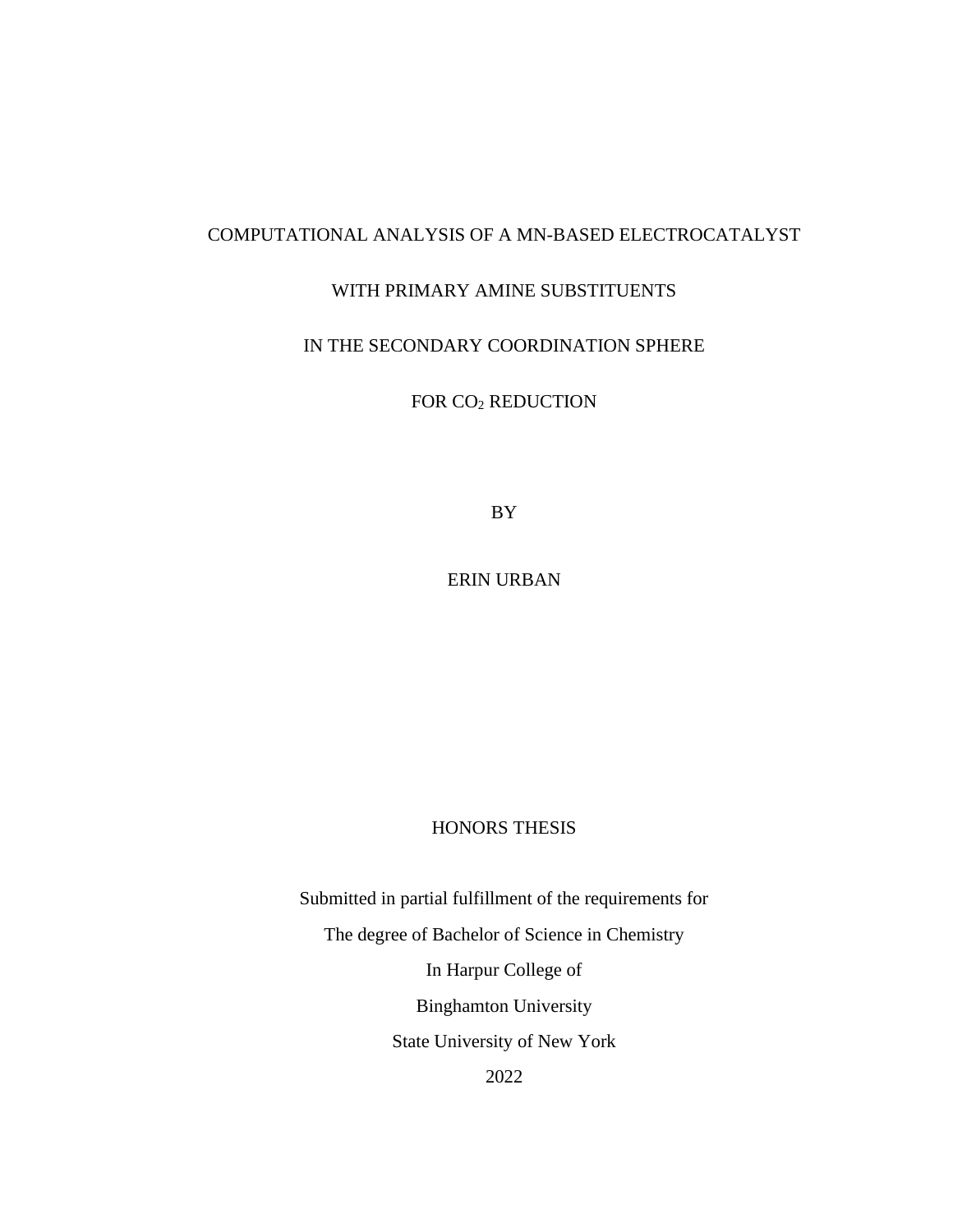© Copyright by Erin Michelle Urban 2022 All Rights Reserved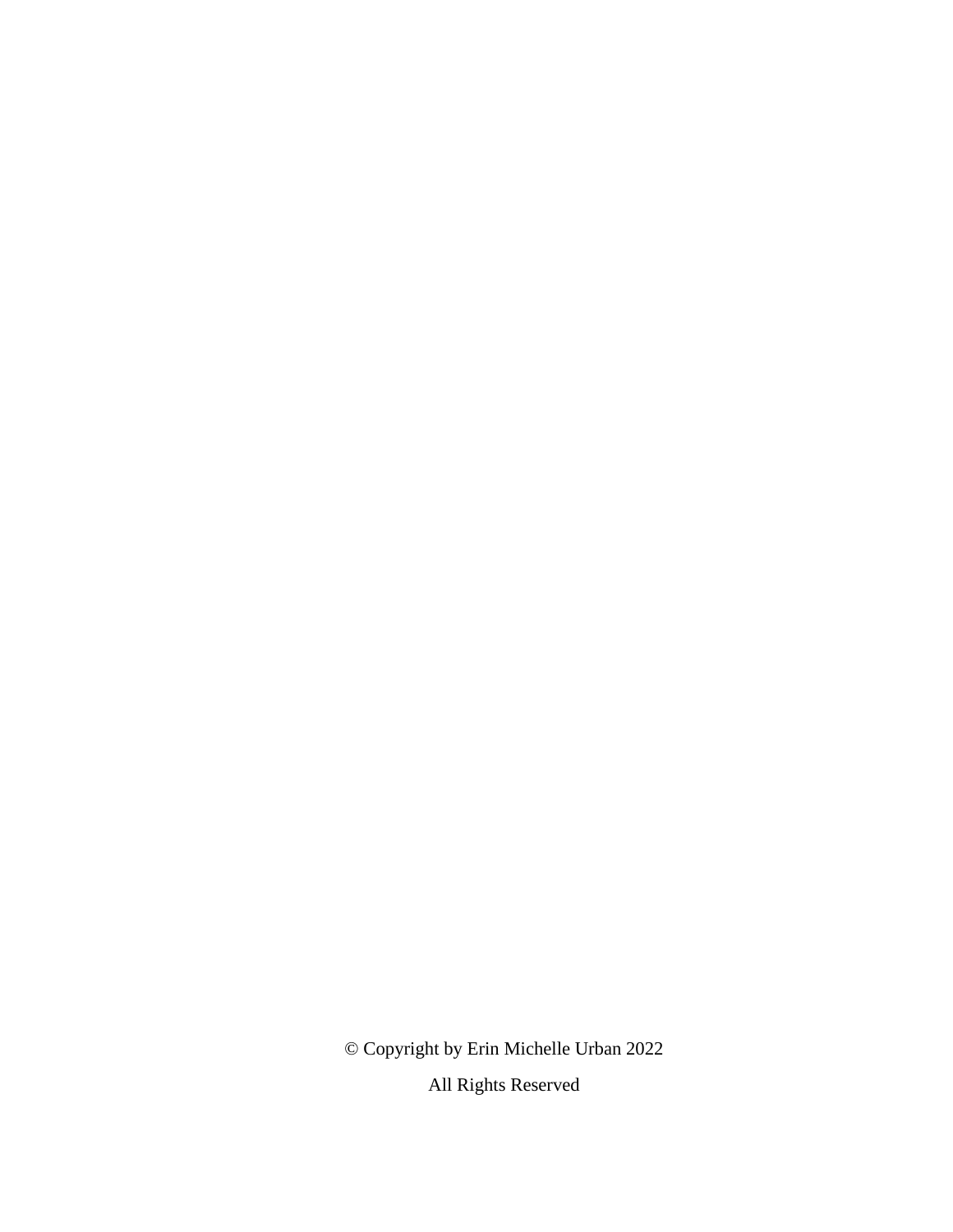Submitted in partial fulfillment of the requirements for The degree of Bachelor of Science in Chemistry In Harpur College of Binghamton University State University of New York 2022

May 6, 2022

Julien Panetier, Faculty Advisor Department of Chemistry, Binghamton University

John Swierk, Member Department of Chemistry, Binghamton University

Alistair Lees, Member Department of Chemistry, Binghamton University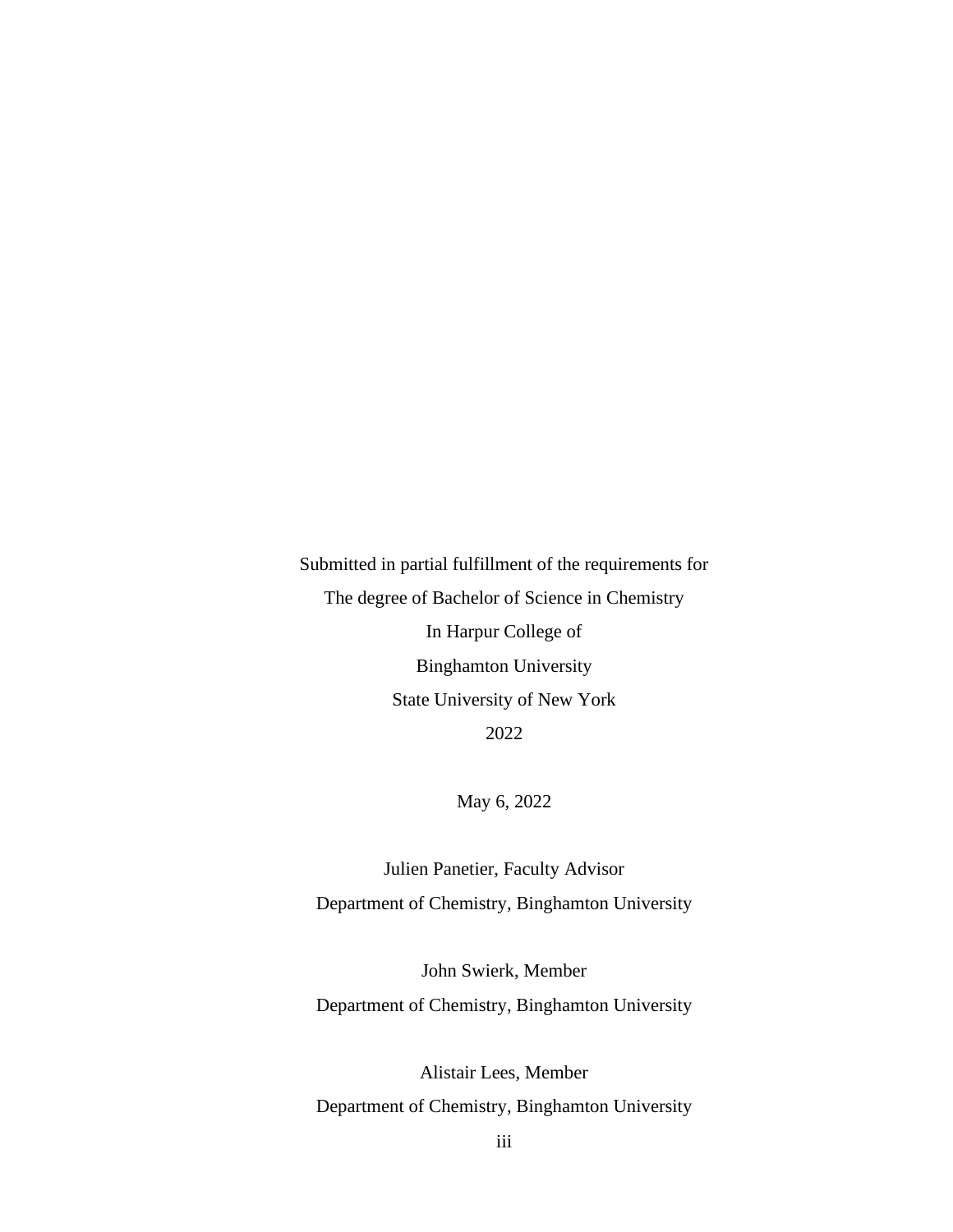#### **Abstract**

The purpose of this research was to report the mechanism for the two-electron, twoproton conversion of  $CO<sub>2</sub>$  to  $CO<sub>2</sub>$  and  $H<sub>2</sub>O$  using a manganese(I) electrocatalyst,  $Mn(L)(CO)<sub>3</sub>Br$  (where L = bipyridyl ligand with aryl-amine moieties installed at the 6 position of 2,2'-bipyridine), synthesized by the Jurss group, including any other competing reactions, such as the hydrogen evolution reaction (HER). The "protonation-first" and "reduction-first" pathways were considered for  $CO<sub>2</sub>RR$ . Density functional theory (DFT) calculations were performed to determine the redox potentials and Gibb's free energies for each step in the mechanism for  $CO<sub>2</sub>RR$  and HER. Herein, we show that the "reductionfirst" pathway is the most favorable in the production of CO, especially under high applied potential (i.e., high overpotential regime used experimentally). Additionally, this work confirms the selectivity of  $Mn(L)(CO)$ <sub>3</sub>Br for CO production over H<sub>2</sub> formation. Repeating these calculations with a larger basis set and focusing future research on additional functionalized ligands will be an improvement upon this work.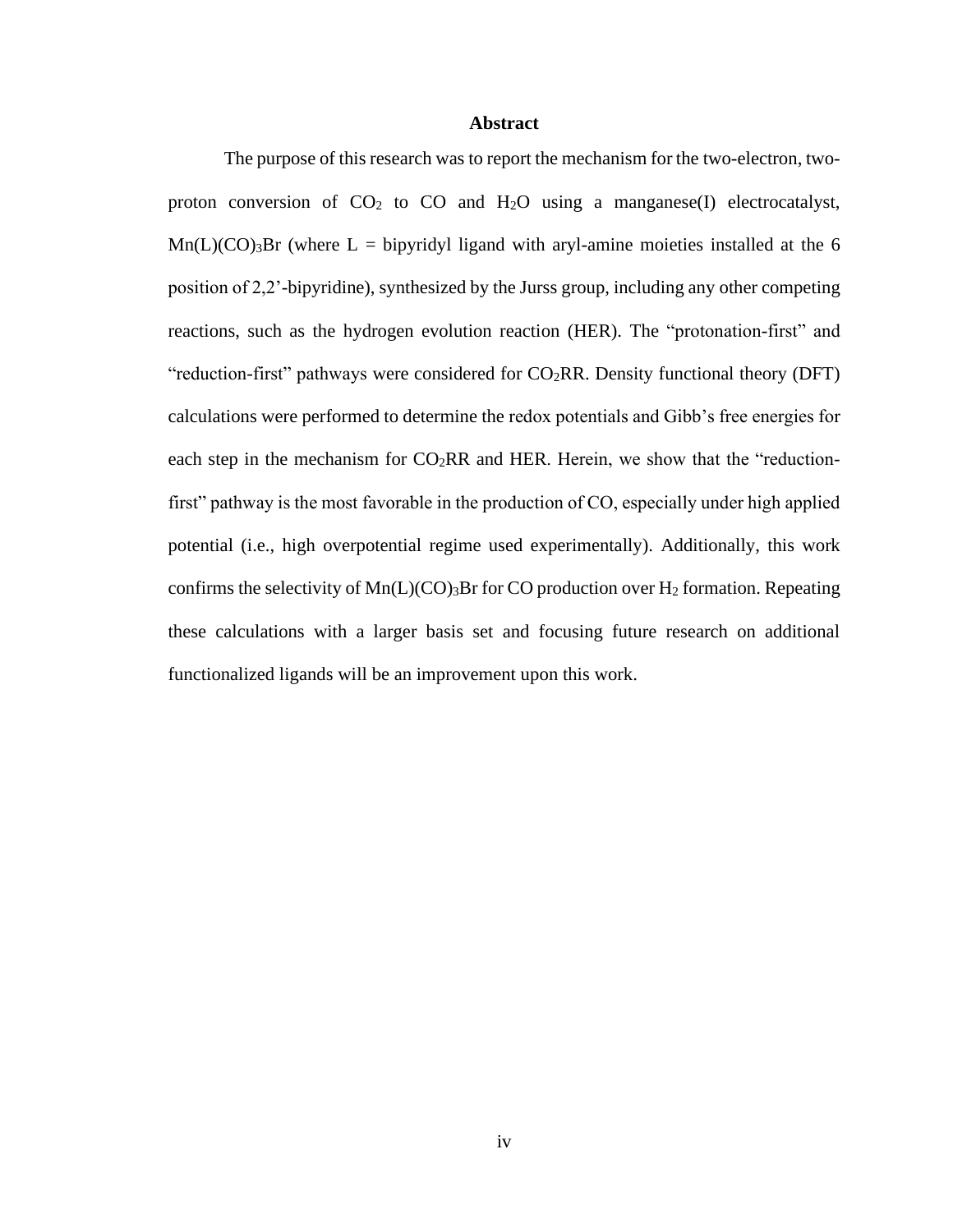# **Acknowledgments**

I want to express gratitude to my advisor, Dr. Panetier, everyone in the Panetier group, the Binghamton University Chemistry Department, my family, and my friends for all their support in completing this research project.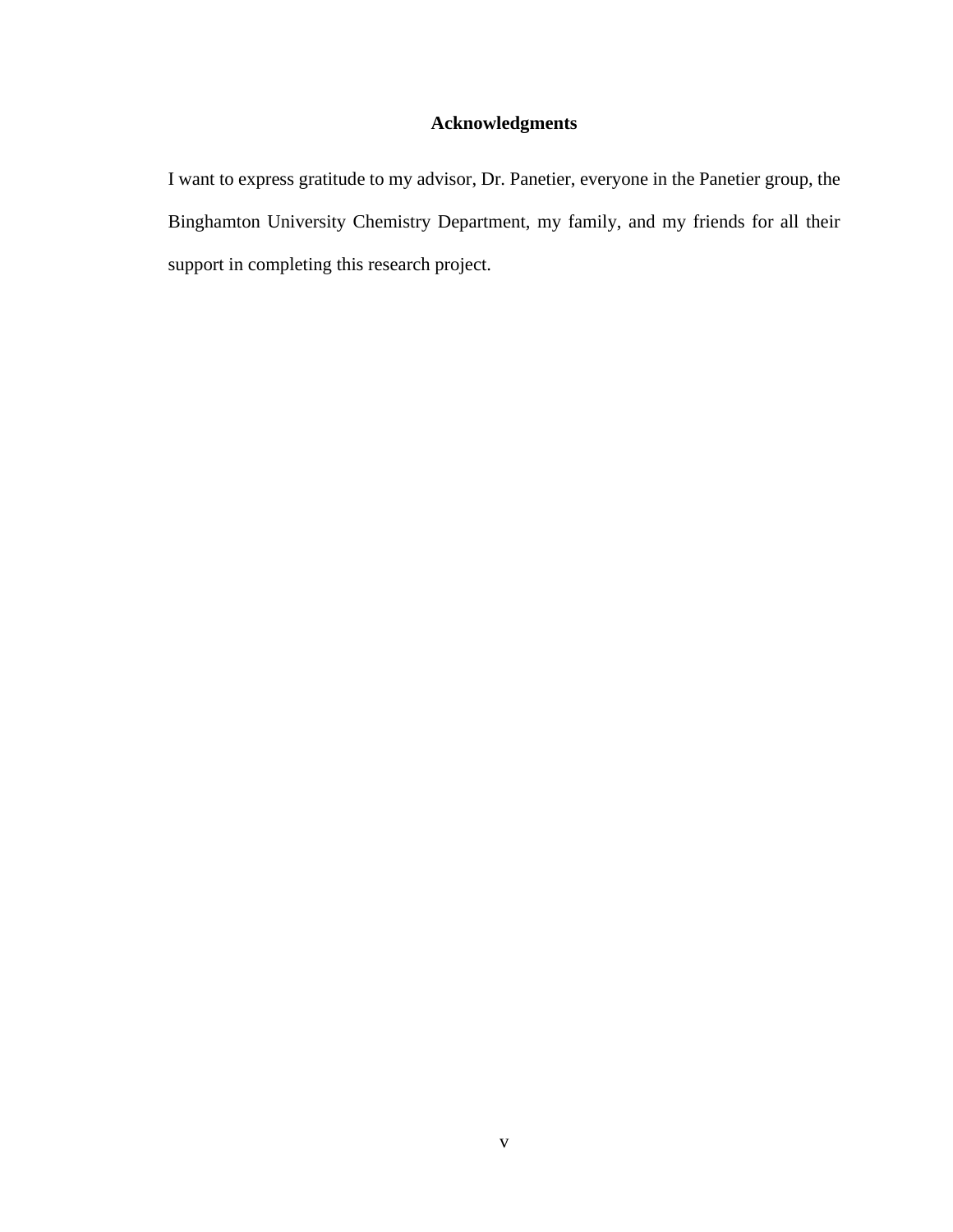# **Table of Contents**

| 1.               |      |                                                                     |  |
|------------------|------|---------------------------------------------------------------------|--|
| 2.               |      |                                                                     |  |
| 3.               |      | <b>Computational Results</b>                                        |  |
|                  |      |                                                                     |  |
|                  |      |                                                                     |  |
|                  |      | 3.3. "Protonation-First" Pathway Versus "Reduction-First" Pathway15 |  |
|                  | 3.4. |                                                                     |  |
|                  |      |                                                                     |  |
|                  |      |                                                                     |  |
| $\overline{4}$ . |      |                                                                     |  |
| $-5$             |      |                                                                     |  |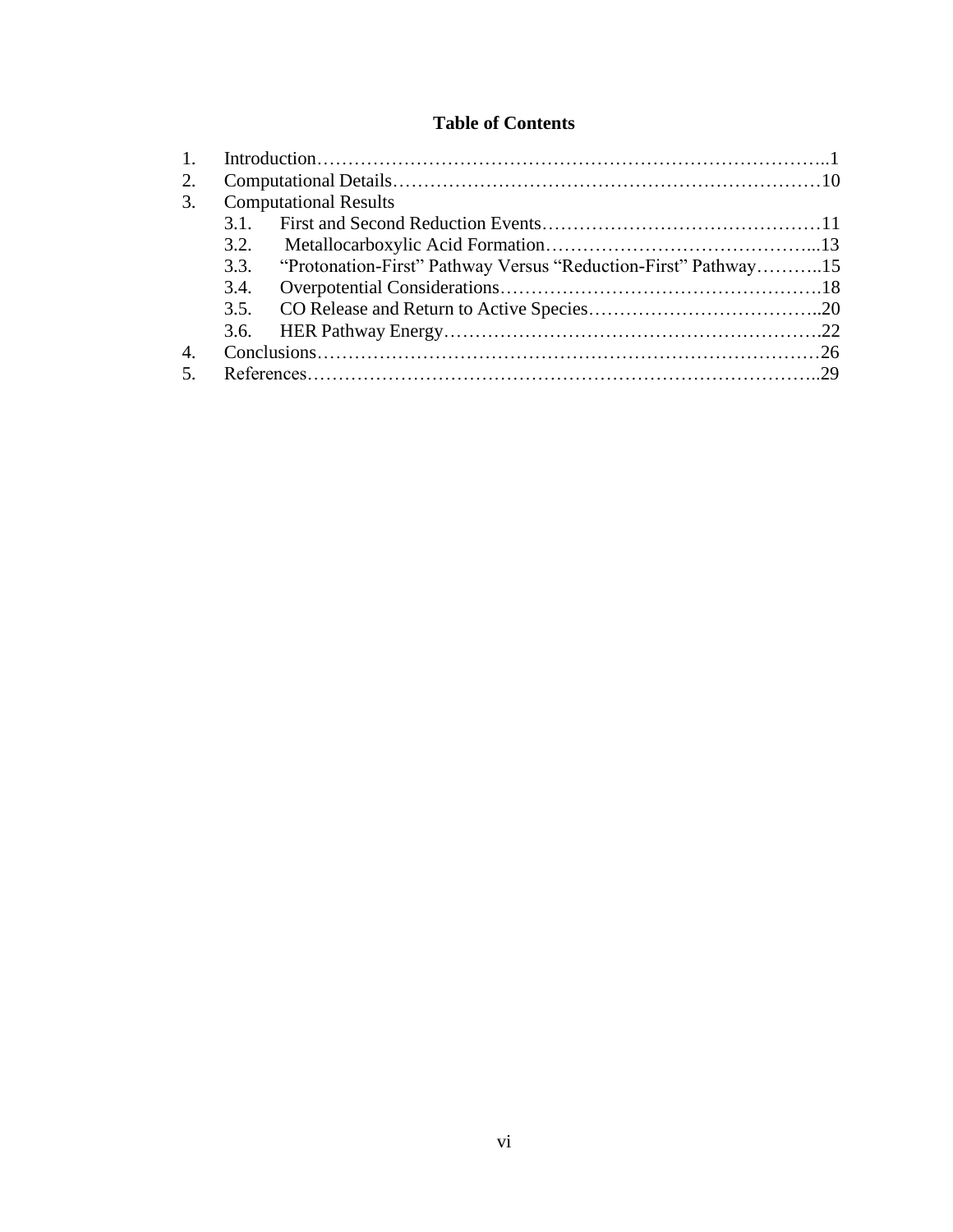#### **1. Introduction**

Current environmental issues, such as global climate change, related to the increase in anthropogenic greenhouse gas emissions have emerged over the past few decades. To reduce the amount of greenhouse gasses that have been released into the atmosphere, new technologies have begun to be studied.<sup>1</sup> Some of these studies focus on converting greenhouse gasses into less environmentally harmful compounds, or, for a more useful purpose, liquid fuels. One of the greenhouse gasses, carbon dioxide, has a considerable kinetic energy barrier that makes it difficult to convert into value-added chemicals.<sup>1</sup> Therefore, efficient chemical catalyst technologies are an important field of study to reduce the environmental impacts of excess carbon dioxide. These catalysts allow the  $CO<sub>2</sub>$ reduction reaction  $(CO_2RR,$  **Figure 1**) to occur at a faster rate and create products such as carbon monoxide or formic acid by suppressing the competing hydrogen evolution reaction  $(HER).<sup>1</sup>$ 

# $CO<sub>2</sub> + 2H<sup>+</sup> + 2e<sup>-</sup> \rightleftharpoons CO + H<sub>2</sub>O$

**Figure 1.** Chemical reaction equation for CO<sub>2</sub> to CO and H<sub>2</sub>O through a two-proton, twoelectron reaction.

Previous research into catalysts for this reaction has found that transition metals, such as rhenium and manganese, with bipyridine (bpy) ligands may be effective because of their tunable properties and well-defined active sites.<sup>1,2</sup> Additionally, changing the functional groups in the secondary coordination sphere of these catalysts may increase their effectiveness and allow the faster conversion of  $CO<sub>2</sub>$  to valuable chemicals.<sup>1,2</sup> Overall,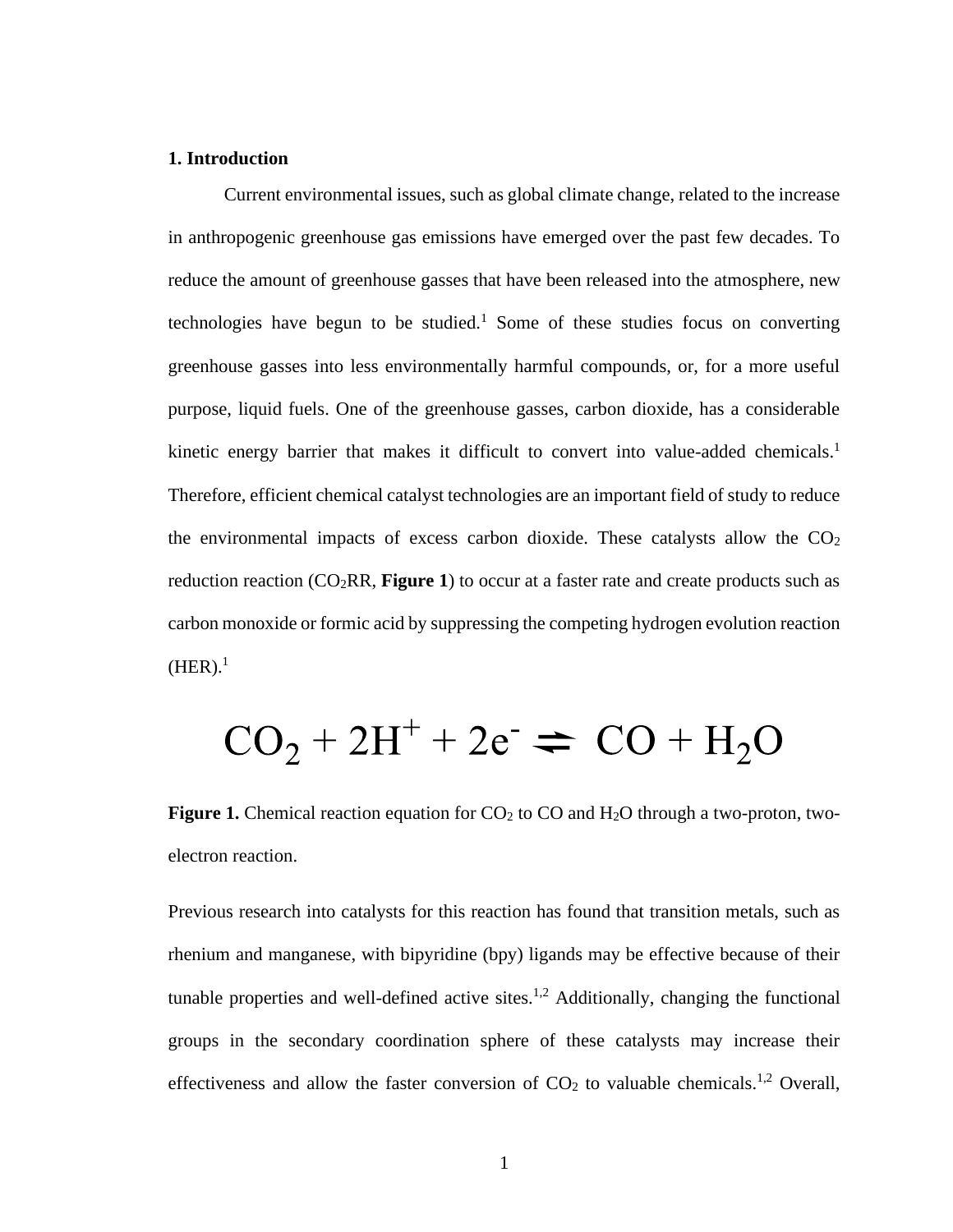creating efficient catalysts that can reduce the energy of the  $CO<sub>2</sub>RR$  can improve both the environment and the economy by reducing greenhouse gas emissions and creating a circular fuel economy by converting CO to methanol, DME, or Fischer-Tropsch fuels.<sup>3</sup>

Research into  $CO<sub>2</sub>$  reduction catalysts with rhenium transition metal began in the 1980s as the issue of greenhouse gas accumulation was first recognized.<sup>1</sup> This research sought to create a homogenous catalyst efficient enough to decrease the energy required for the CO<sub>2</sub> reduction reaction (CO<sub>2</sub>RR). The Lehn catalyst, Re(bpy)(CO)<sub>3</sub>Cl (bpy = 2,2'bipyridine), published in a 1984 research paper, was the first in a series of rhenium catalysts that was able to reduce  $CO<sub>2</sub>$  to  $CO<sub>2</sub><sup>4</sup>$  This catalyst was first produced in a photochemical system in which light irradiation was used to drive the reaction. The researchers then sought to use an electrochemical approach to improve the activity. They thought that by successfully creating a catalyst that could reduce the potential of  $CO<sub>2</sub>RR$ , chemical conversion and energy storage could be improved.



Lehn catalyst

**Figure 2.** Structure of Lehn catalyst, first synthesized in the 1980s.<sup>4</sup> Rhenium-based electrocatalyst for CO<sub>2</sub>-to-CO conversion, which set the basis for rhenium catalysts in this field.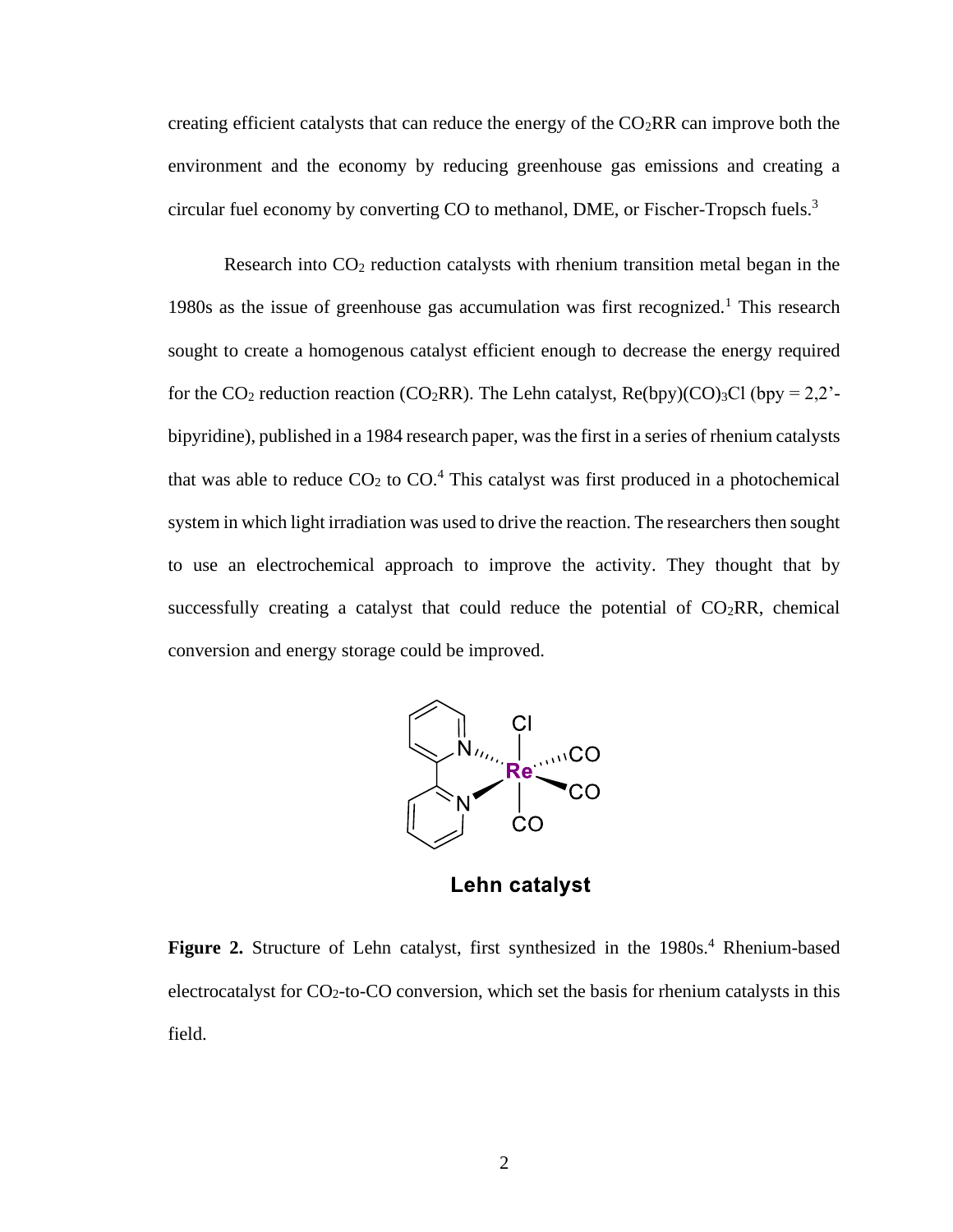Lehn and co-workers also showed that formate production was suppressed due to the cocoordinating anions present in the complex and that the  $CO<sub>2</sub>$  reduction process occurred in another site on the complex. Therefore, this catalyst was found to be highly selective for CO production. While the reaction was known to include a reduction of  $CO<sub>2</sub>$  to CO and a regeneration of the catalytic complex, the intermediates and chemical steps for  $CO<sub>2</sub>RR$ were not known in the 1980s. Further research was performed following this work to probe the reaction mechanism. Additionally, Lehn *et al.* suggested the possibility of ligand modification to improve the efficiency of  $Re(bpy)(CO)<sub>3</sub>Cl$ . While much was unknown about this catalytic compound, it set the basis for future research into rhenium-based catalysts for  $CO<sub>2</sub>RR.<sup>4</sup>$ 



Keith et. al

Figure 3. Structure of the Keith *et al.* catalyst, published in 2013.<sup>5</sup> Rhenium-based electrocatalyst for  $CO_2RR$  to CO with  $K^+$  counterion interacting with the complex.

Continuing the study of rhenium-based CO<sub>2</sub> reduction catalysts, computational chemistry tools were utilized to propose a reaction mechanism for  $CO<sub>2</sub>RR$ . Finding the mechanistic path of catalysis provides great information for improving catalysts or creating better ones. A study done by Keith *et al.* in 2013 used both experimental and principles of quantum chemistry to study the pathway of the  $fac\text{-}Re(bpy)(CO)_{3}Cl$  complex to improve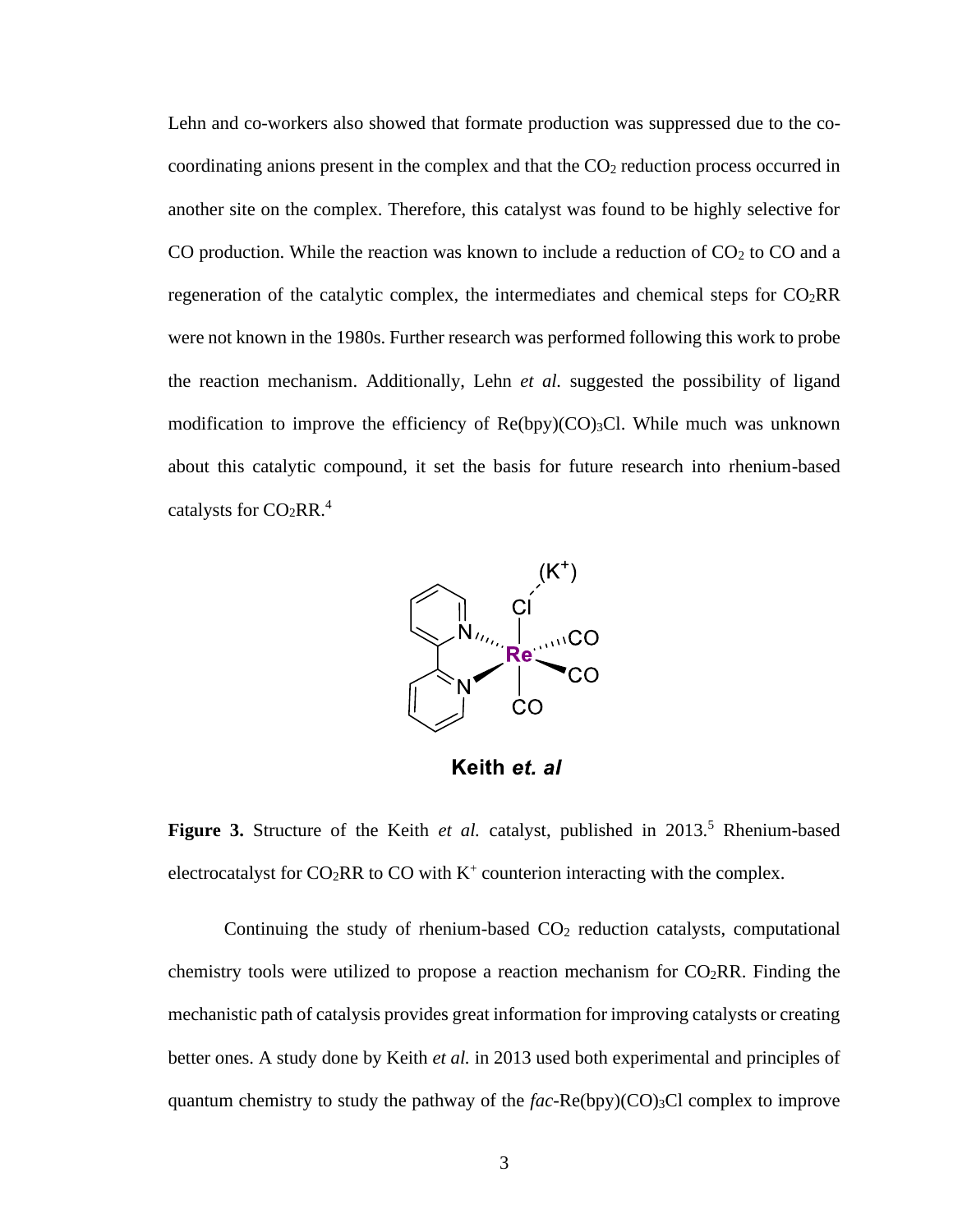upon the work done by the Lehn group and fill in the gaps of knowledge about the mechanistic pathway.<sup>5</sup> The importance of the research done by Keith *et al.,*<sup>5</sup> like the significance of this research project, comes from reducing the amount of  $CO<sub>2</sub>$  in the atmosphere and creating more sustainable fuel sources and commodity chemicals. Specifically, focusing on the production of CO in this reduction reaction could lead to the creation of methanol and Fischer-Tropsch fuels.

To find the mechanistic pathway for the *fac*-Re(bpy)(CO)<sub>3</sub>Cl catalyst, several calculations were done to determine the one-electron reduction potentials, nonaqueous pKa's, free energies values for reactions, and reaction barrier values. These researchers predicted a two-electron, two-proton dependent reduction process, which would be the most efficient pathway. Keith *et al.* performed density functional theory (DFT) calculations using the B3LYP exchange-correlation function to support their hypothesis. To optimize the geometries during calculations, the  $6-31+G^{**}$  basis set was utilized for all atoms except K and Re, which instead used the LANL2DZ effective core potentials (ECPs) and their corresponding basis sets. Experimentally, these researchers determined the reduction potential using a saturated calomel electrode (SCE) in acetonitrile to compare with the computationally derived data.<sup>5</sup>

Due to this research, several important steps in the mechanism were discovered, such as interactions with the solvent and the stability of the intermediates. The components needed for reaction, such as protons, electrons, and Brønsted acids, were developed by studying how each of these species interacted with the complex to allow  $CO<sub>2</sub>RR$  to occur. An entire mechanism for  $CO<sub>2</sub>RR$  using this catalyst was proposed in this study at different potentials, which was used to explain the selectivity of CO production. Another major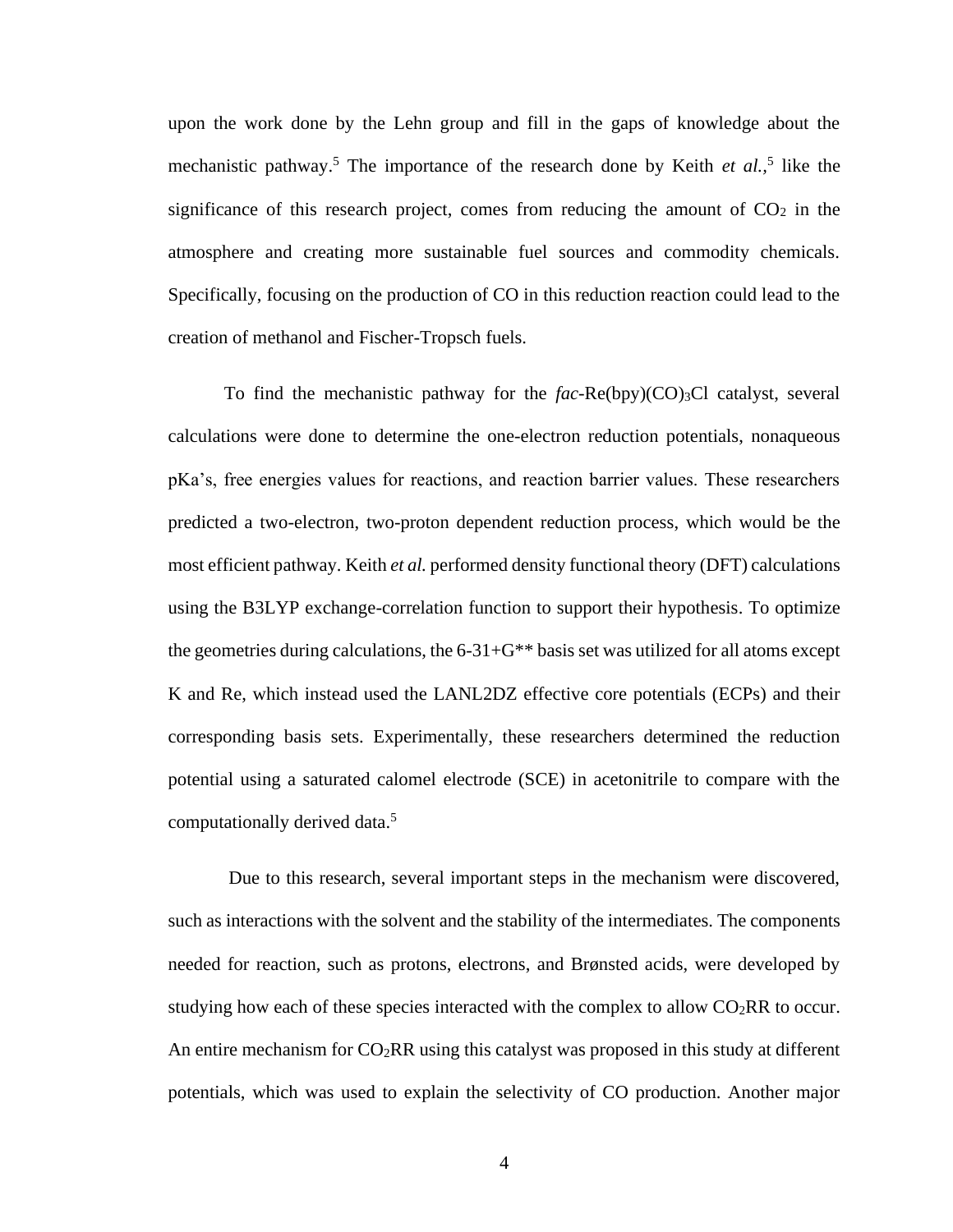result of this study included the electronic structure of this catalyst, which was produced from both experimental and computational methods, improving the knowledge about this catalyst and adding more to this study than if only one method was employed. Finally, this paper mentioned the start of using earth-abundant Mn instead of rarer and more expensive Re. Finding the mechanistic pathway for Mn could improve the cost-effectiveness of this research and the CO<sub>2</sub> reduction process. Overall, the researchers hoped for a future focus on catalysts that will continue to reduce the reaction barriers at lower reduction potentials by researching various proton donors and the electrostatic effects that substituted ligands have on the catalyst.<sup>5</sup>



**Figure 4.** Structure of the Bourrez catalyst, published in 2011.<sup>6</sup> Manganese-based electrocatalyst for  $CO<sub>2</sub>RR$  to  $CO$  under mild conditions. Two different catalysts were studied with hydrogen or methyl attachments to the bipyridine ligand.

One of the first Mn-based catalysts,  $Mn(bpy)(CO)$ <sub>3</sub>Br (bpy = 2,2'-bipyridine), for electrochemical CO<sup>2</sup> reduction to CO was reported by the Bourrez group in 2011 (**Figure**  4).<sup>6</sup> This was done after considerable research into previous  $CO<sub>2</sub>$  reduction catalysts made from Re, Ru, and Os. Mn was chosen as the metal center for this catalyst due to its similar properties to Re (group 7 transition metal). Mn is also the third most abundant transition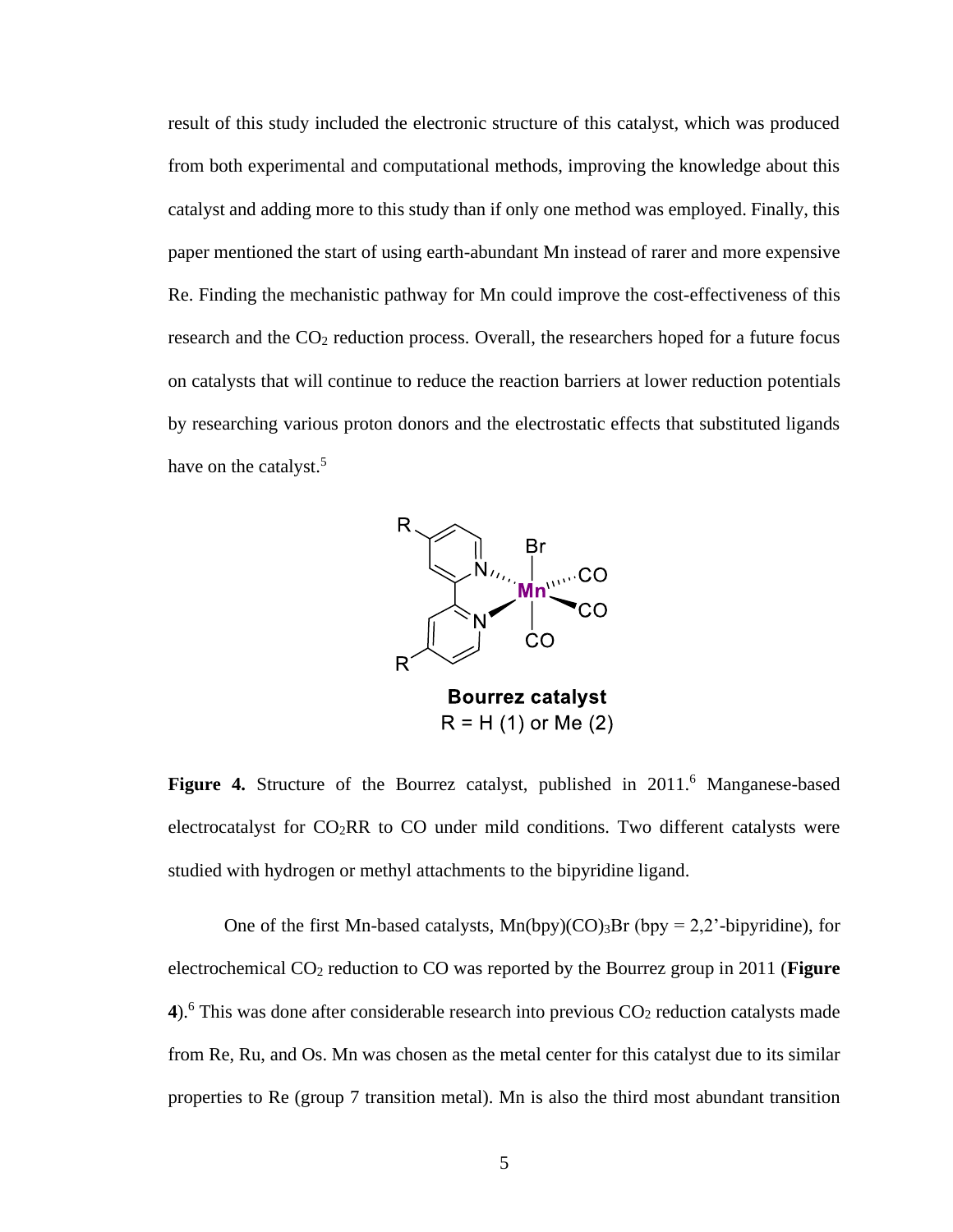metal in the Earth's crust at  $0.1\%$ .<sup>6</sup> To study this Mn-based catalyst, cyclic voltammetry was utilized and showed that  $Mn(bpy)(CO)$ <sub>3</sub>Br goes through two successive irreversible reductions. Upon addition of  $CO<sub>2</sub>$  into the reaction vessel, no change was observed until H2O was also added. This was due to the stabilization of the complex from hydrogen bonding interaction and the presence of a proton source which allowed the C-O bond cleavage step. It was found that the number of electrons consumed during the reduction reaction directly correlated with the amount of CO produced. The mechanism for this reaction was proposed using cyclic voltammetry, IR spectroscopy, and UV-Vis data. In this mechanism, the formation of dimers of the catalyst can be seen upon bromide dissociation. Overall, compared to the Lehn catalyst,  $Mn(bpy)(CO)$ <sub>3</sub>Br switched the potential by 400 mV, reducing the overpotential and having very similar selectivity and Faradaic efficiency for CO production. The authors conclude this paper by suggesting an investigation into the addition of ligands to improve the overall performance of Mn catalysts.<sup>6</sup>

Following the creation of the efficient Mn parent electro- and photocatalyst,  $Mn(bpy)(CO)$ <sub>3</sub>Br (**Figure 4**), numerous research groups continued to study how manganese-based complexes could be improved by including functional groups in the secondary coordination sphere. Specifically, the Jurss group at the University of Mississippi developed a series of manganese(I) complexes that include aniline groups at the *ortho-* (**1-Mn**), *meta-* (**2-Mn**), or *para-* (**3-Mn**) position of the amino-phenyl ring substituent (**Figure 5**).<sup>2</sup>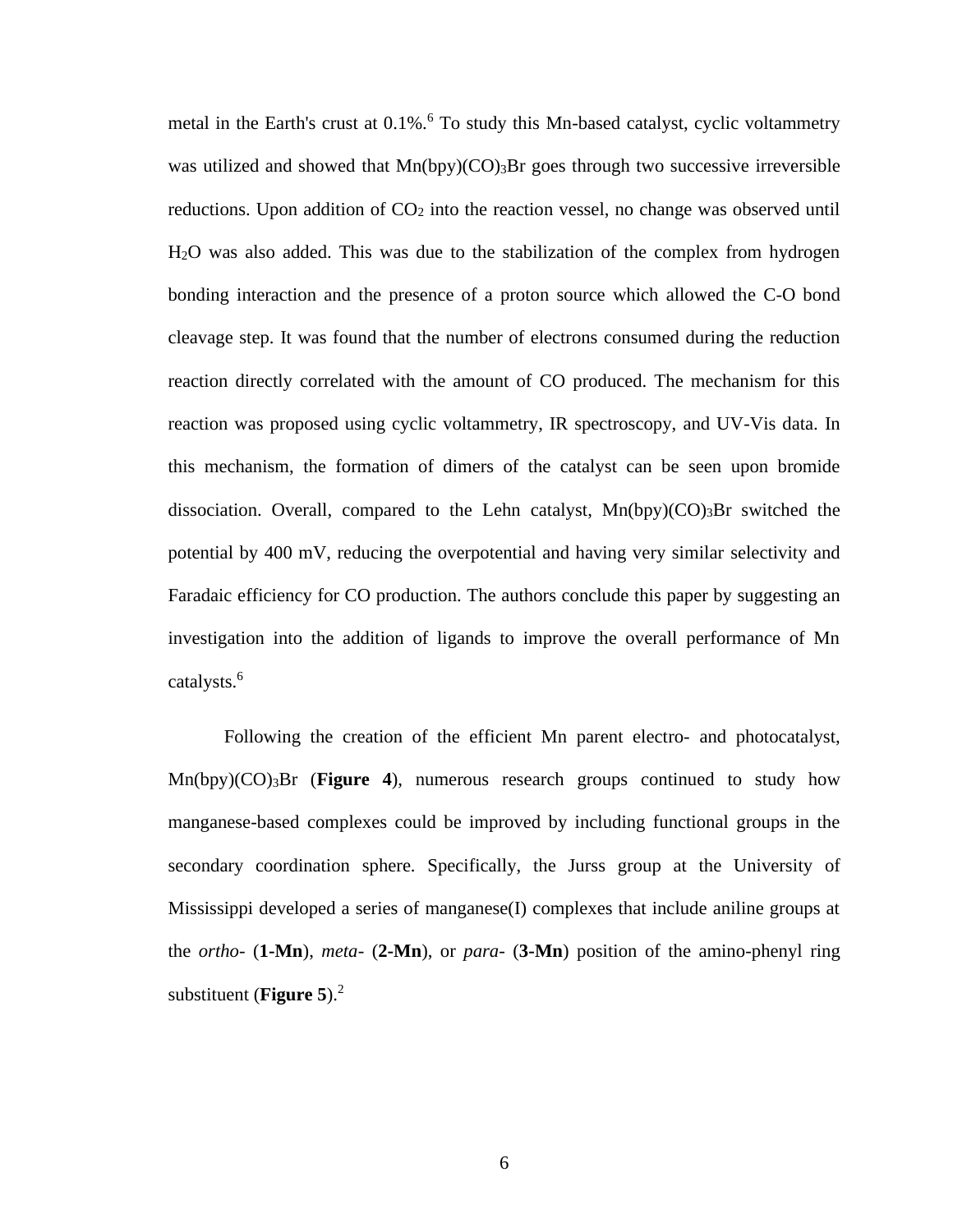

**Figure 5.** Catalysts synthesized by the Jurss group. A primary amine is located at the *ortho*position for **1-Mn**, the *meta-* position for **2-Mn**, and the *para-* position for **3-Mn**. Catalyst **1-Mn** will be the focus of this research project.<sup>2</sup>

Finding which of these catalytic isomers was the most efficient and finding the possible reasoning for this efficiency was the objective of this study. Functional groups in the secondary coordination sphere were formerly hypothesized to control the product selectivity. Previously, research has shown that a proton source is required for this catalyst to convert  $CO<sub>2</sub>$  to  $CO$ /formic acid, and the reduction may occur through either the "protonation-first" or "reduction-first" pathways. $2$ 

This study by the Jurss group used experimental methods, such as cyclic voltammetry, to find the efficiency of the series of catalytic compounds. Trifluoroethanol (TFE), a weak Brønsted acid, was used as a proton source to drive catalysis. From cyclic voltammetry, the catalytic peaks were identified to be around -1.6 V and -2.2 V for the "protonation-first" and "reduction-first" pathways, respectively. It was found that the positioning of this group affected the catalyst's efficiency by the ability of hydrogen bonding interactions, and these interactions were able to lower the energy needed for the "protonation-first" pathway (**Figure 6**). These catalysts were selective towards CO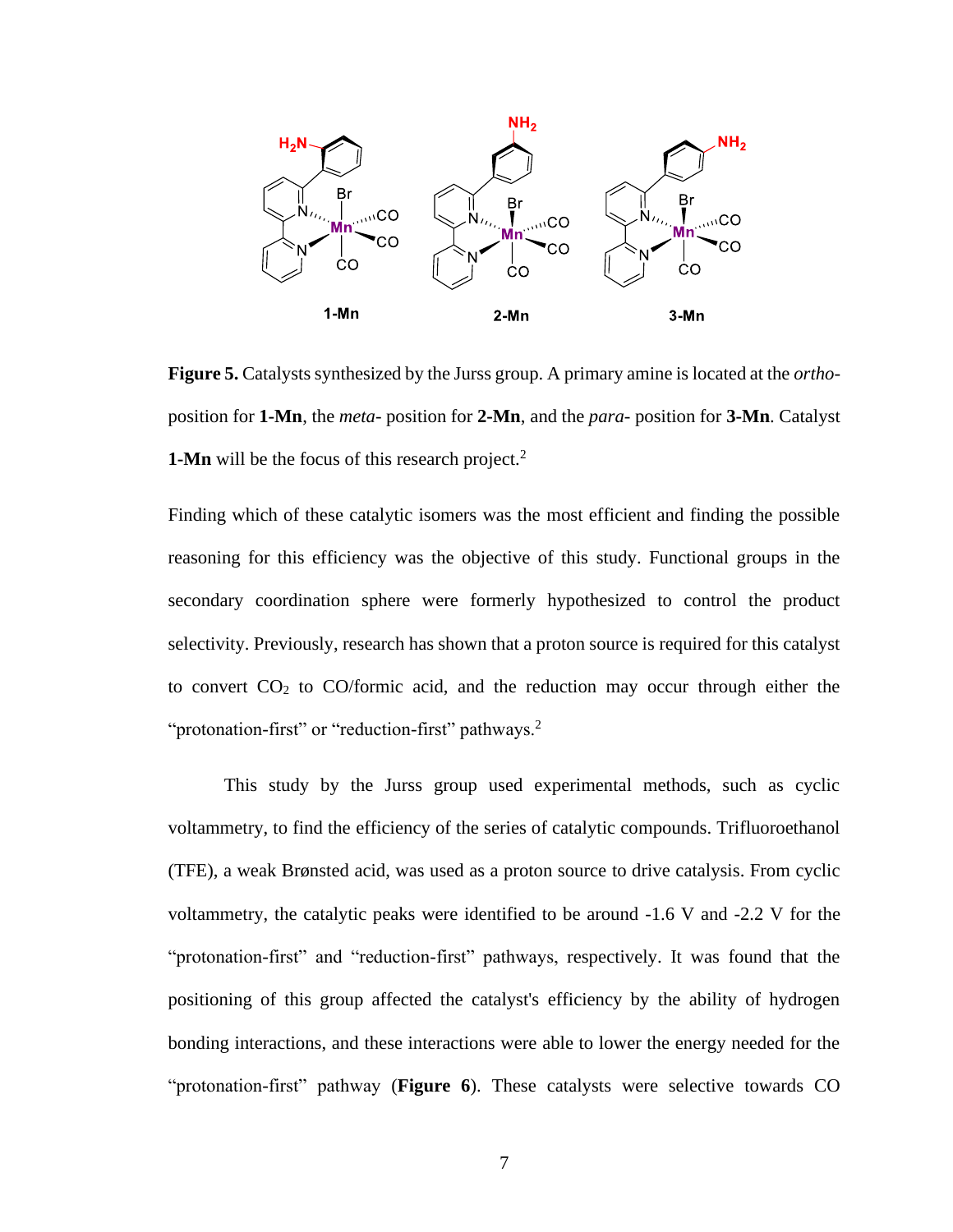production at higher concentrations and HCO2H at lower concentrations, which is highly useful due to the possibility of choosing the product being created. Overall, this series of Mn complexes are significantly more active catalysts than the original Re catalysts, in terms of overpotentials and turnover frequency, and behave entirely differently.<sup>1,2</sup> While a reaction mechanism was proposed by the authors based on the previous knowledge of the parent catalyst, the turnover determining transition states and critical intermediates formed during catalysis for these new catalysts are unknown, which is the focus of this computational research project.

Research by the Jurss group shows that these manganese-based catalysts that feature functional groups in the secondary coordination spheres could lower the overpotentials and enhance the catalytic activity for  $CO<sub>2</sub>$ -to-CO conversion. Experimental data indicates that the *ortho-*substituted -NH<sup>2</sup> catalyst, **1-Mn**, had the best catalytic results, including the lowest overpotential, high Faradaic efficiency ( $\geq 70\%$ ), and highest turnover frequency.<sup>2</sup> The primary amine substituent improves catalytic activity by allowing hydrogen-bonding interactions during catalysis, which creates an overall stabilizing effect. Initial results showed that **1-Mn** has the closest amine group to the metal center, making the second-sphere catalytic enhancement for the lower energy "protonation-first pathway." Additionally, the amine substituent will interact with the bromide ligand in the *ortho*substituted position, which expedites the formation of the catalytic species, making **1-Mn**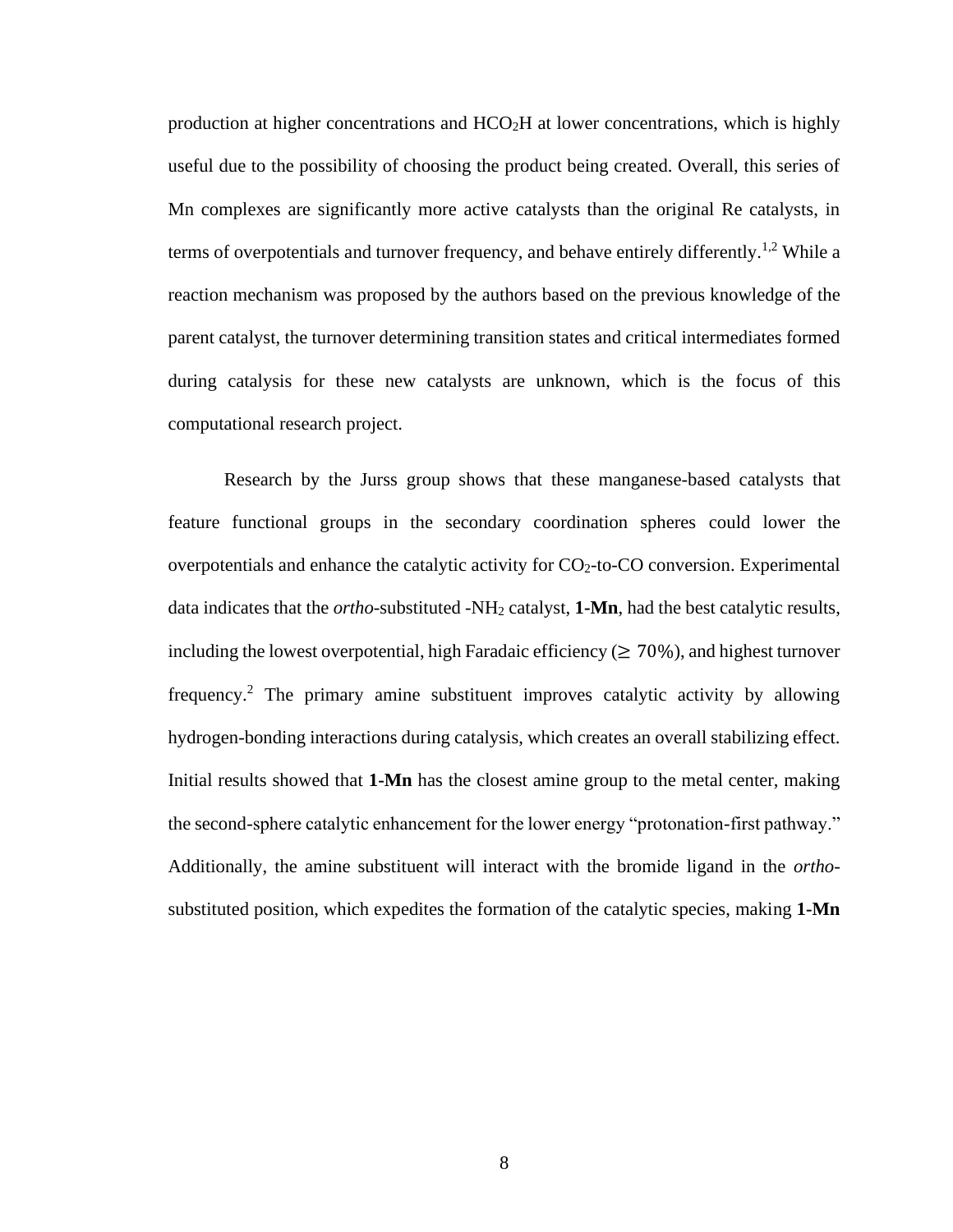

**Figure 6.** Catalytic cycle of **1-Mn** for CO<sub>2</sub> reduction through the two possible mechanisms: "protonation-first" versus "reduction-first" pathways.

This project aims to identify the energetic pathways of the  $Mn(L)(CO)$ <sub>3</sub>Br catalyst, where L is a functionalized-bipyridine ligand with the primary amine at the *ortho*-position **1-Mn**, for CO2RR using computational methods. Previous experimental research has shown that this molecular species functions as the pre-catalyst, and after accepting two electrons and bromide dissociation, the five-coordinate species can bind and activate  $CO<sub>2</sub>$ . After forming the metallocarboxylic acid intermediate, the reaction can proceed through two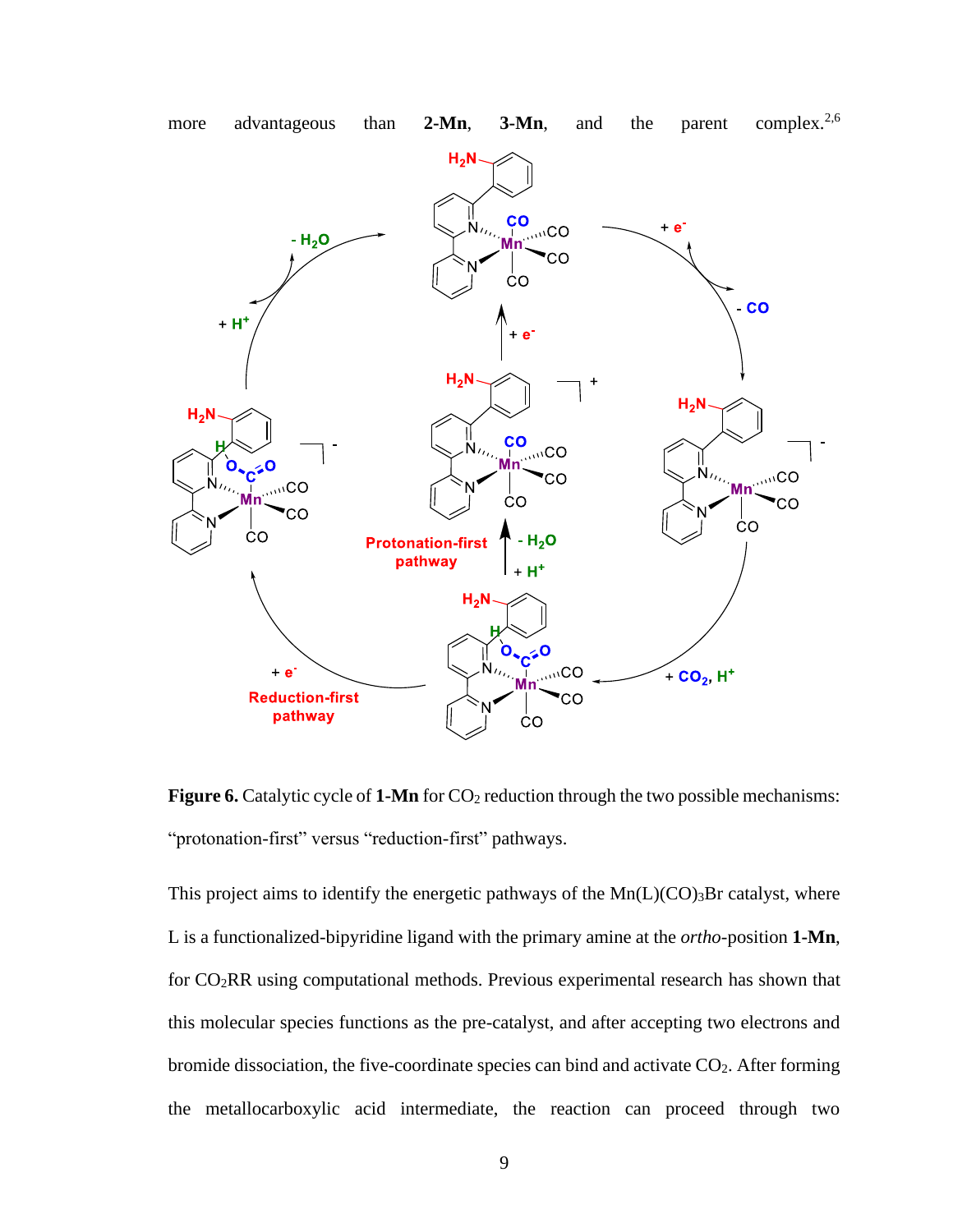mechanisms, the "protonation-first pathway" or the "reduction-first pathway," depending on the reaction conditions (**Figure 6**).

Studying and comparing the mechanisms of these two pathways and the associated amounts of energies for these two reactions can give insight into the most favorable process for CO<sup>2</sup> reduction using this catalyst. Therefore, one main objective of this research project is to find which pathway is the most favorable for CO production and compare it to the competing hydrogen evolution reaction (HER).

#### **2. Computational Details**

Electronic structure calculations were performed to probe the reaction mechanism for  $CO_2$ -to-CO conversion and  $H_2$  formation using **1-Mn**. DFT calculations were performed using Gaussian 16 software along with the ωB97X-D functional and the SMD solvation model (i.e., acetonitrile,  $\varepsilon$  = 35.688). Specifically,  $\omega$ B97X-D is a range-separated hybrid functional, which includes empirical dispersion corrections. This type of functional is beneficial for studying both the kinetics and thermodynamics of reaction mechanisms for many different types of molecules, as it incorporates calculations for van der Waals forces, which are not always included in DFT functionals. <sup>7</sup> The basis set used for optimization was Def2-TZVP for Mn and Def2-SVP for all other atoms. These basis sets include calculations for split valence polarization, which uses the theory that during molecular bonding, it is the valence electrons that take part in the bonding. These valence electrons can be represented by one or more basis sets corresponding to each valence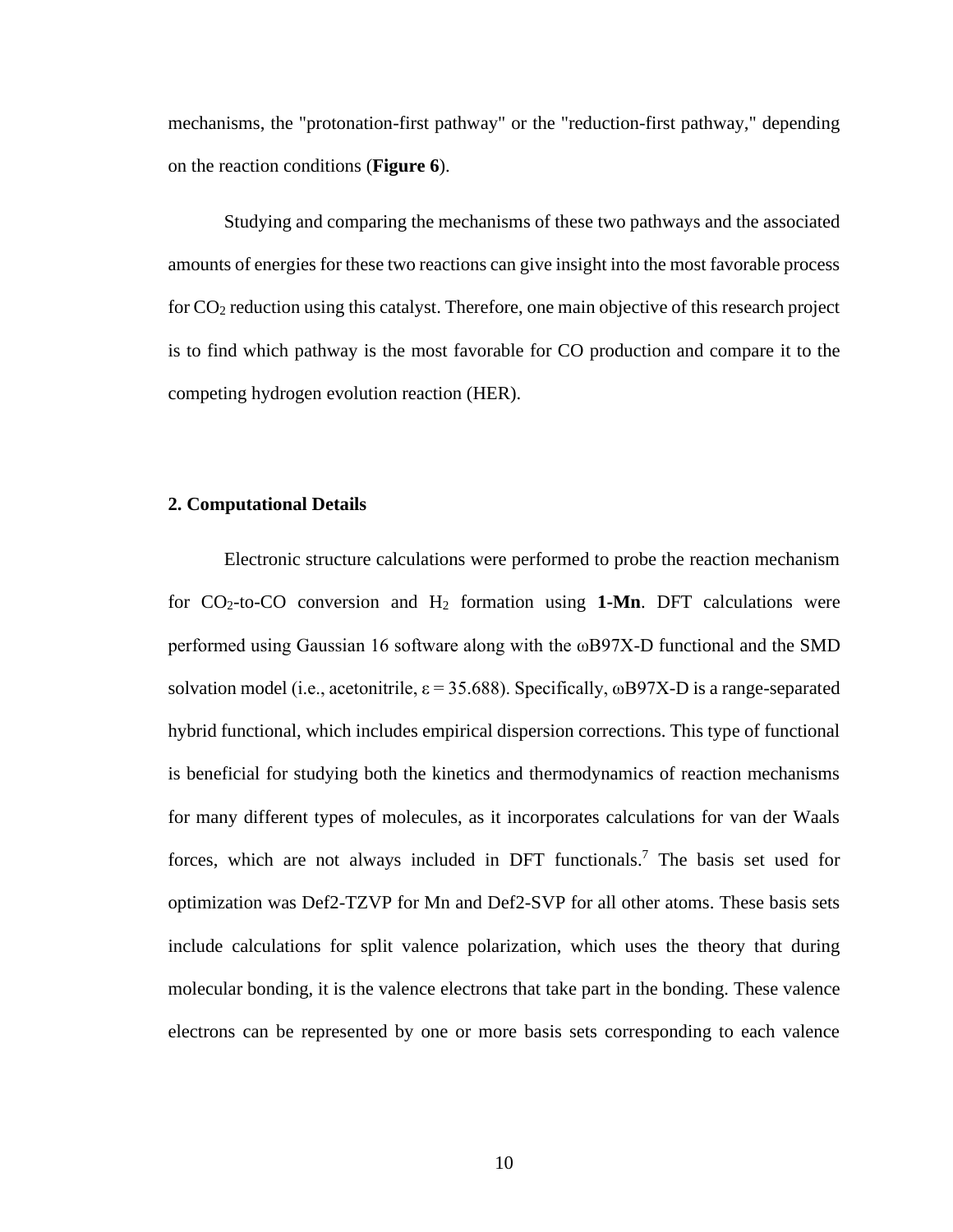atomic orbital, called valence double, triple, and quadruple.<sup>8</sup> For this project, split-valence and valence triple-zeta polarization are used.

Frequency and geometry optimization calculations were performed to calculate the two-electron, two-proton reduction pathway for  $CO<sub>2</sub>RR$  and HER using 1-Mn. Additionally, DFT calculations were completed to find the transition state, which featured a negative eigenvalue, and IRC calculations were performed to confirm these transition states. The energies were corrected by including zero-point and Gibbs free energy correction values. Using these values, calculations were done to determine Gibb's binding and dissociation energies (in kcal/mol), and the reduction potentials (in V) were calculated using Ferrocene/Ferrocenium as a reference. The ChemDraw software was utilized to visually represent the proposed pathways, including Gibbs free energy values and reduction potentials. The computational data for CO2RR using **1-Mn** were compiled and compared with the competing HER.

#### **3. Computational Results**

#### **3.1. First and Second Reduction Events**

Calculated Gibb's free energies and reduction potentials quantitatively can provide an explanation of which steps and chemical species correspond to the turnover determining transition state (TDTS) and turnover determining intermediate (TDI). <sup>9</sup> Primarily, the first step in our proposed reaction mechanism corresponds to the formation of the one-electron reduced species (**Figure 7**). The calculated redox potential for this step is -1.83 V versus  $Fe^{0}/Fe^{+}$ . Following this initial reduction, bromide dissociates from the complex and is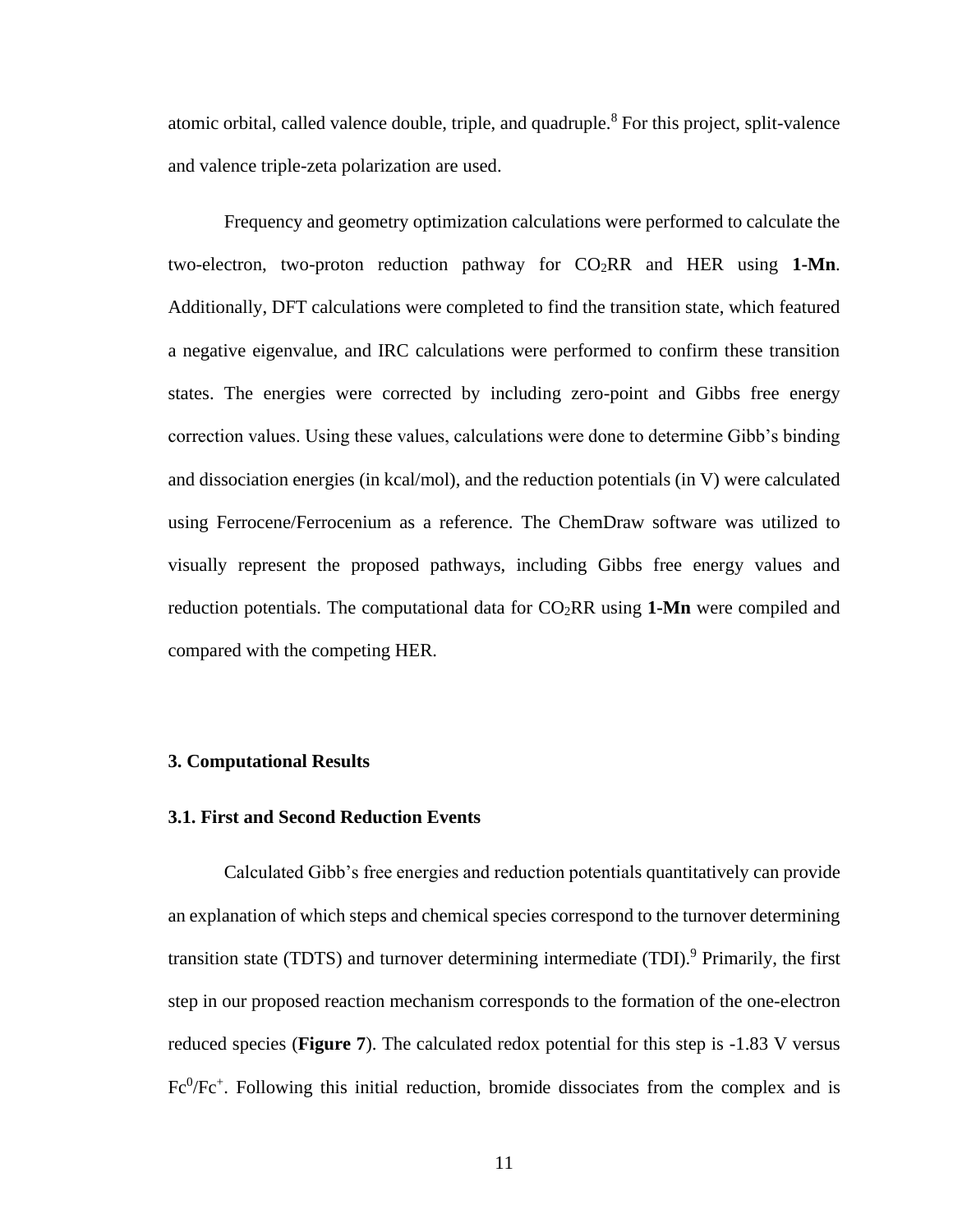thermodynamically accessible ( $\Delta G = 1.7$  kcal/mol). We hypothesize that bromide dissociation occurs after the first reduction, despite not being spontaneous. Then, the second reduction occurs to reduce the complex further and this redox potential was calculated to be -1.63 V. After this step in the mechanism, the catalytic complex was in its active catalyst form and was ready to perform the  $CO<sub>2</sub>RR$ . Compared to the experimental reduction potentials, the first reduction potential was lower than the experimental data, - 1.83 V (*cf.* -1.56 V). However, experimentally, the second reduction potential (*cf.* -1.64 V) agrees with the calculated value (*cf.* -1.63 V).



**Figure 7.** The computed Gibbs free energy values (in kcal/mol) for bromide dissociation and redox potential values (in V) for the first and second reductions, reported versus  $Fc^0/Fc^+$ , for **1-Mn**. Gibbs free energies were calculated using the  $\omega$ B97X-D(SMD) level of theory. Additionally, the Mulliken spin values for each complex were included.

Electronic structure calculations were also employed to probe the ground state of the non-reduced, one- and two-electron reduced complexes. The Mulliken spin on the metal center is zero starting with the first species, consistent with manganese $(I)$ ,  $d^6$ . Upon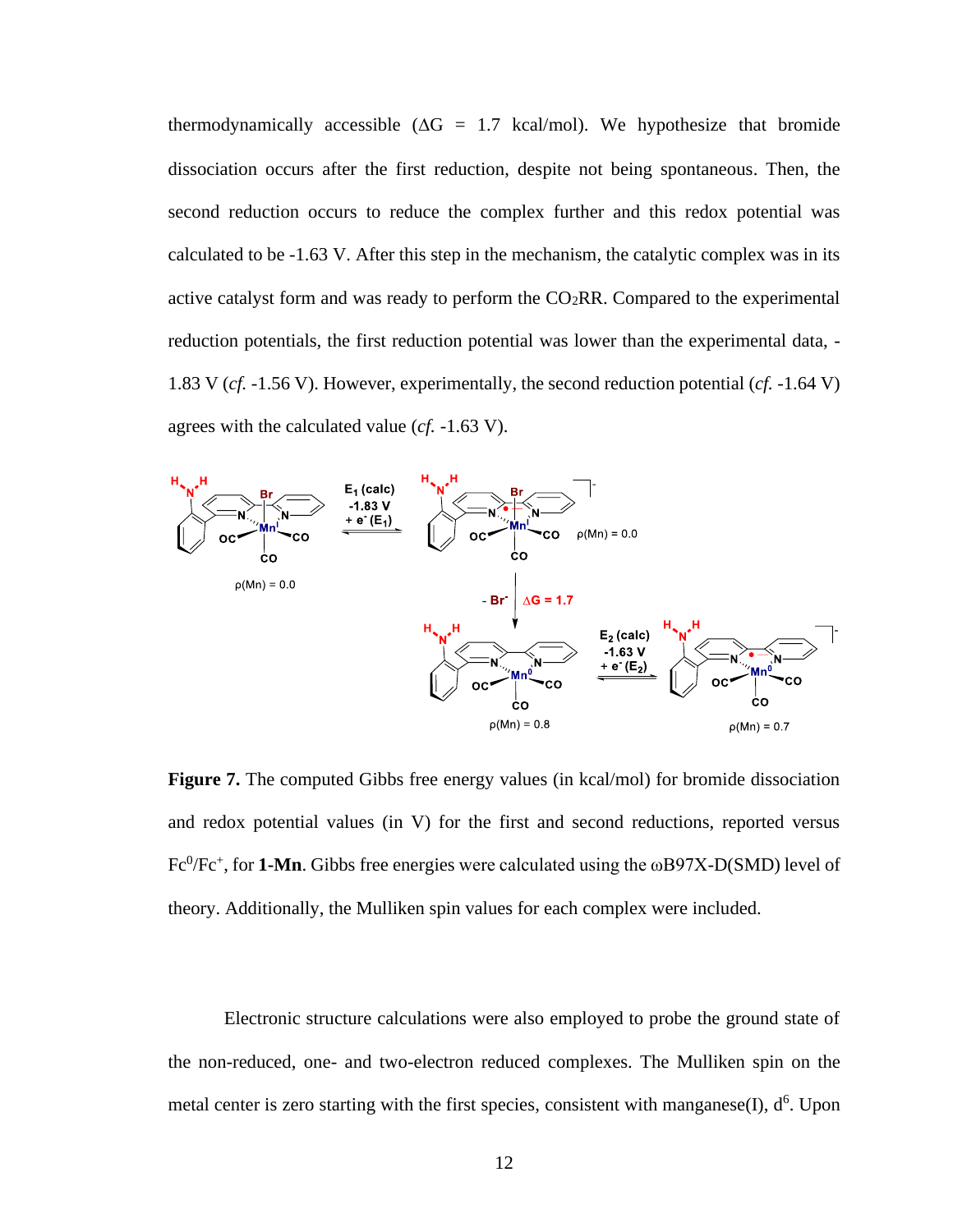reduction, the Mulliken spin remains zero, indicating that the first electron goes onto the  $\pi^*$  orbital of the bipyridine ligand. However, bromine dissociates after this initial reduction, and the Mulliken spin on the metal increases to 0.8. This is consistent with a ligand to metal charge transfer during this dissociation to give a manganese(0) intermediate,  $d^7$ . The second reduction occurs and the Mulliken spin on the metal stays close to one, indicating that the second reduction is ligand-based. Overall, our calculations suggest that after the two sequential reductions, an electron is added onto the  $e<sub>g</sub>$  orbital of the metal, and another is added to the  $\pi^*$  orbital of the bipyridine ligand to form a manganese(0) ligand radical complex. After these steps in the mechanism, the catalytically active species is formed, and  $CO<sub>2</sub>$  can bind to the metal center.

#### **3.2 Metallocarboxylic Acid Formation**

Following the second reduction of the complex,  $CO<sub>2</sub>$  was added to the reaction mixture and bonded to the  $1(\text{red2})$  species (**Figure 8**). The Gibbs free energy for  $CO<sub>2</sub>$ addition was calculated to be 3.9 kcal/mol. Overall, the  $CO<sub>2</sub>$  binding process was slightly uphill. The transition state energy, **1(TS1)**, was 11.7 kcal/mol, and the forward reaction energy of  $CO<sub>2</sub>$  binding was 7.1 kcal/mol with respect to the separated reactants. This could be due to the metal center activating  $CO<sub>2</sub>$  to allow the inert molecule to be involved in the reaction.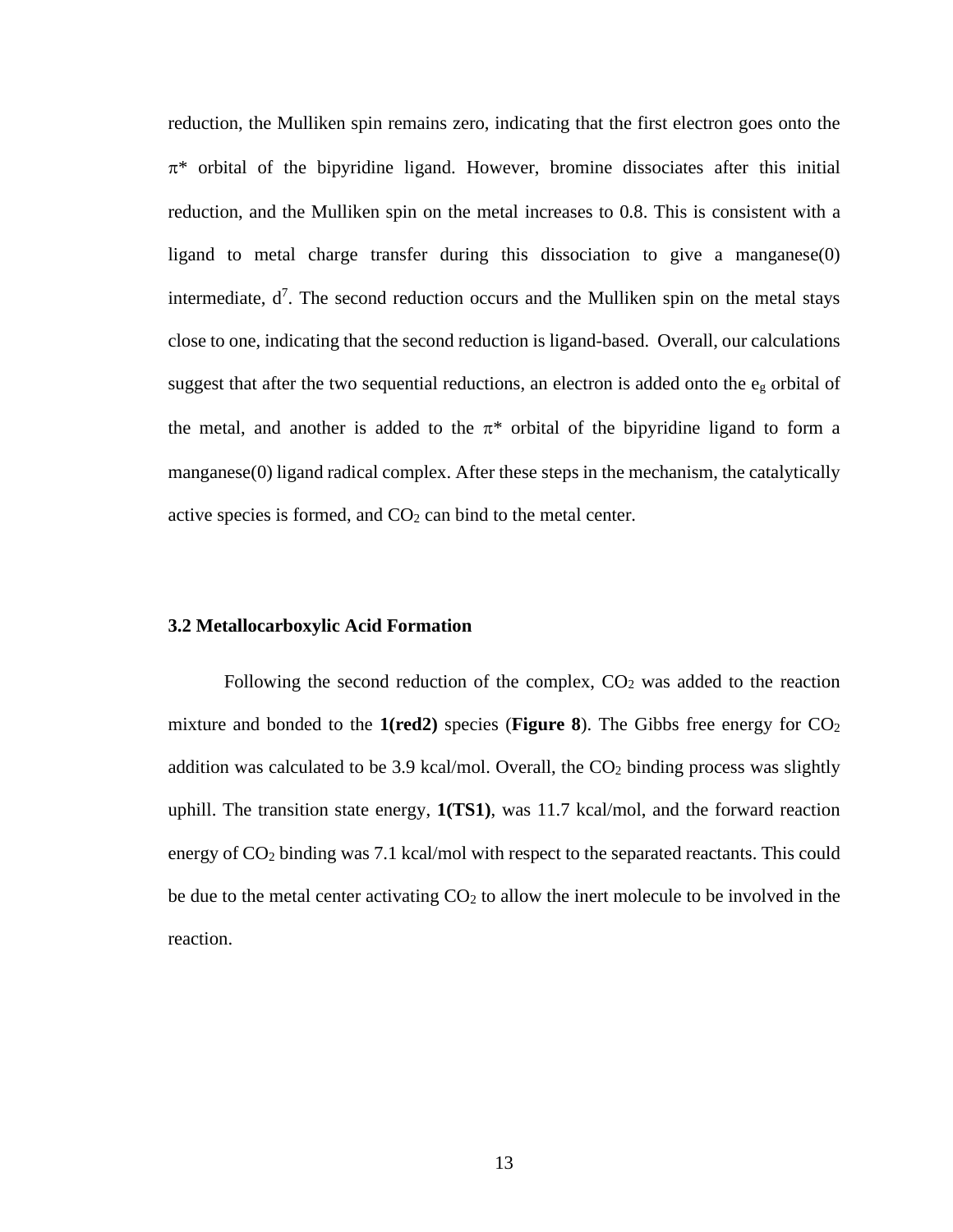

**Figure 8.** The computed Gibbs free energy values (in kcal/mol) and redox potential values (in V) reported against  $Fe^{0}/Fe^{+}$  for metallocarboxylic acid formation. The catalyst goes through two main processes in this figure, carbon dioxide binding and sequential protonation. Gibbs free energies were calculated using the ωB97X-D(SMD) level of theory.

The next step in the mechanism included the addition of the protonation source. In this study, two trifluoroethanol (TFE) molecules were added to the reaction mixture to stabilize the electron density during the protonation steps. One of these molecules serves as the protonation source, while the other is used for stability purposes. Anhydrous CH3CN was initially added as a proton source in the experimental work. However, the species went through no current increase until a weak Brønsted acid, TFE, was added to the reaction mixture, which is why this proton source was chosen for this computational work. The energy of the addition of the proton source was found to be -9.8 kcal/mol, and the transition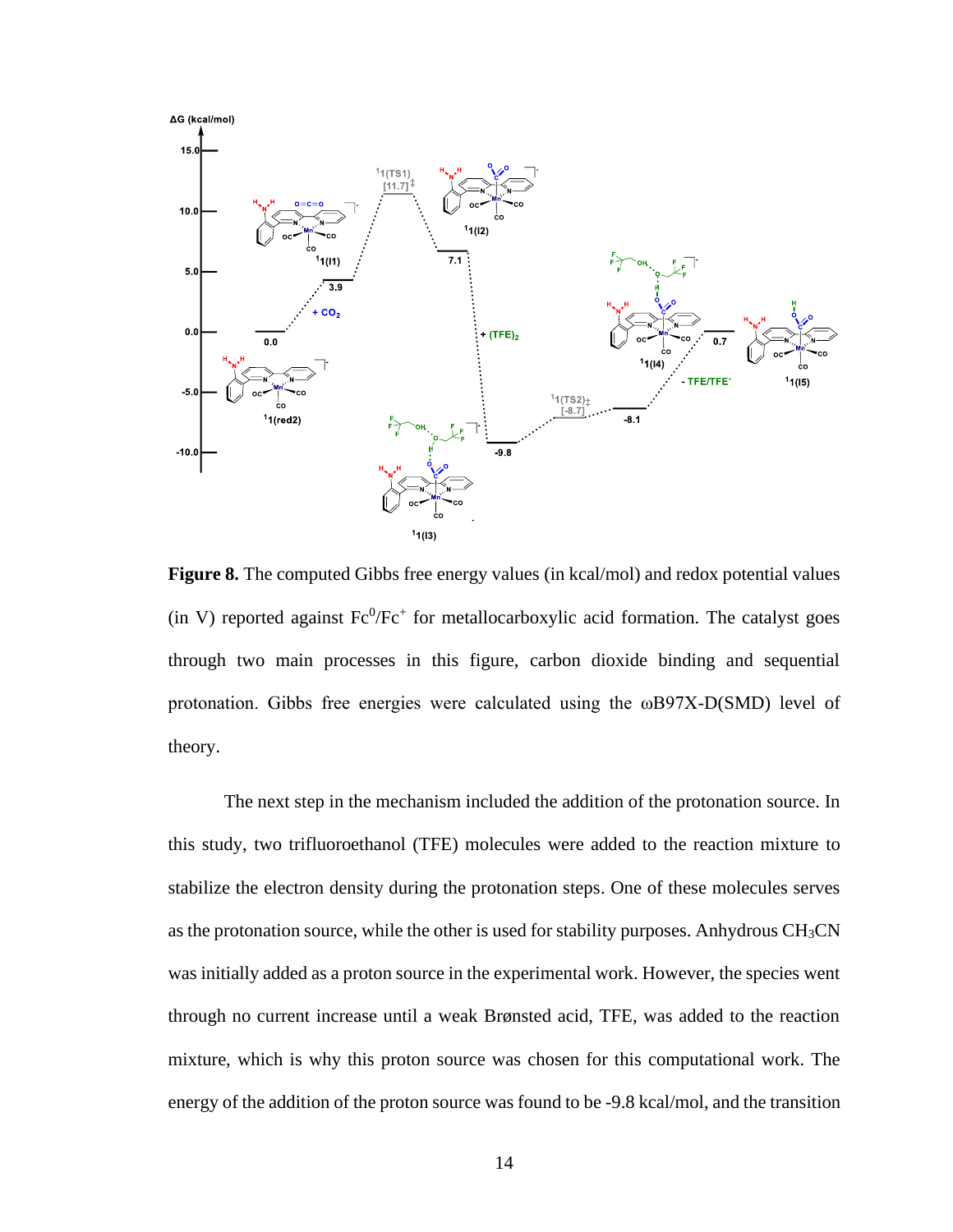state, **1(TS2)**, to yield the metallocarboxylic acid intermediate, **1(I4)**, was -8.7 kcal/mol. The forward reaction for this protonation step was -8.1 kcal/mol. This process was much lower in energy than  $CO<sub>2</sub>$  binding due to the increased hydrogen bonding stabilization that TFE brings to the catalyst. One of the oxygens of the  $CO<sub>2</sub>$  was protonated by TFE to create H-O-C-O connected to the metal center of the catalyst. Finally, the conjugate base of the proton source is removed to leave the metallocarboxylic acid species  $(1(I5), \Delta G = 0.7)$ . The overall reaction for forming the metallocarboxylic acid species is slightly uphill.

#### **3.3 "Protonation-First" Pathway versus "Reduction-First" Pathway**

Sequentially, the mechanism can go through either two distinct pathways, the "protonation-first" or "reduction-first" pathways. The metallocarboxylic acid species, **1(I5)**, is the starting source for these next steps in the reaction. For the "protonation-first" path, the proton source, 2 TFE molecules, is added to the reaction mixture. Once again, the addition of the protonation source results in a lowering of the energy of the reaction. This was calculated to be -3.8 kcal/mol (**Figure 9**). The protonation results in forming a water molecule from the bond cleavage of C-O. This leaves carbon monoxide bound to the metal center of the catalyst. These two steps in the mechanism were calculated to have an increased amount of energy. The transition state, **1(TS4)**, was calculated to be 12.0 kcal/mol, and the forward reaction of water leaving was estimated to be 7.3 kcal/mol. Once again, the conjugate base of the proton is removed from the reaction mixture to leave a positively charged tetracarbonyl compound, **1(I7-P)**. The Gibbs dissociation energy of the conjugate base and water was calculated to be 11.3 kcal/mol, due to the decreased stability. Finally, this species goes through a reduction to return to a neutral charge. The redox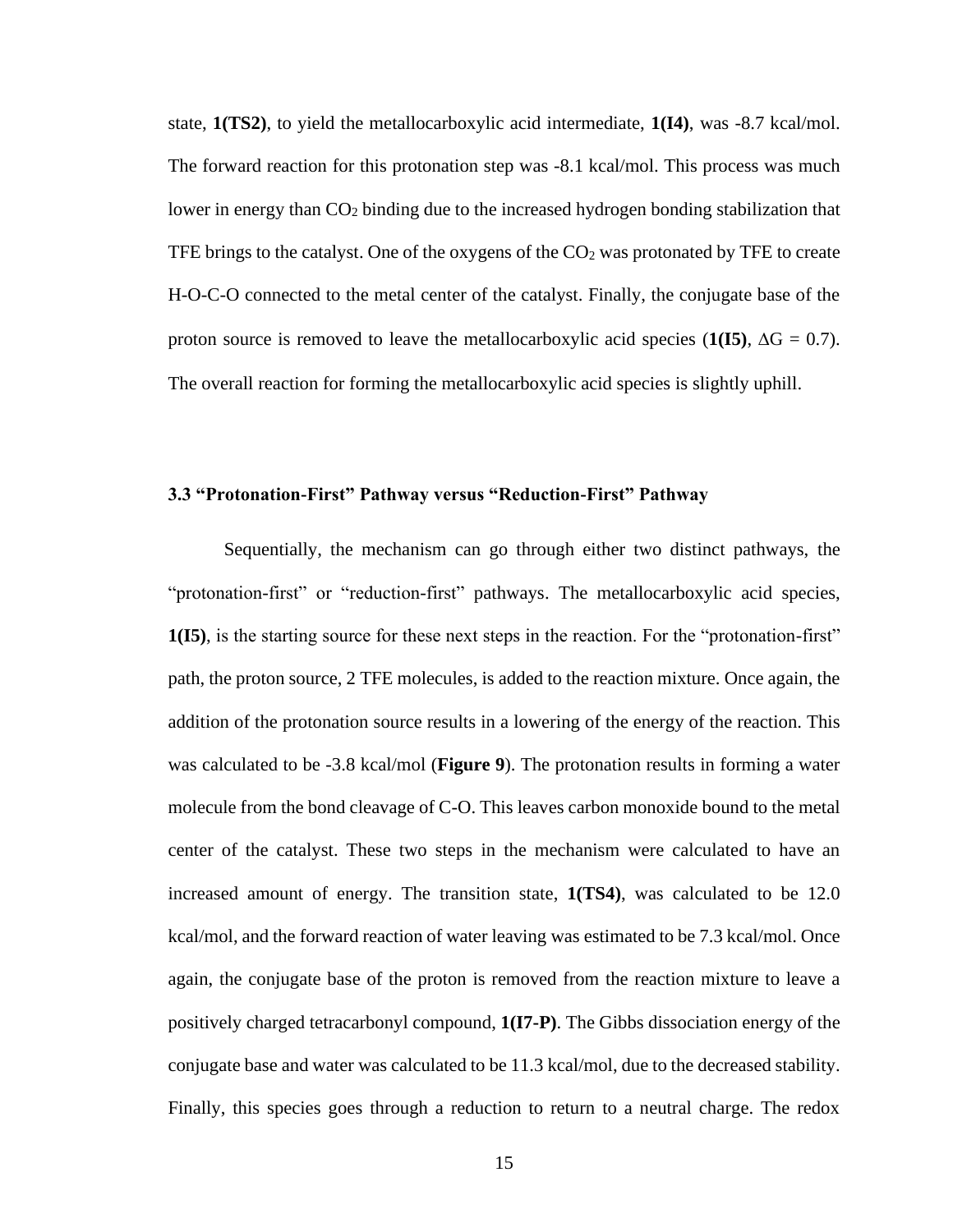potential for this step was  $-1.5$  V versus  $Fe^{0}/Fe^{+}$ , consistent with the catalytic peak identified experimentally at -1.6 V for the "protonation-first" pathway. Overall, the energy needed for this reaction mechanism was high, especially the formation of CO and water dissociation. This step had a reaction barrier of around 16 kcal/mol, which is higher in energy. Each of the steps in this pathway with the Gibb's free energy and redox potential values can be seen below in **Figure 9**. These calculations were performed at the experimental "high" regime, which was  $-1.95$  V versus  $Fe^{0}/Fe^{+}$ .



Figure 9. The computed Gibbs free energy values (in kcal/mol) and redox potential values  $(in V)$ , reported against  $Fc^0/Fc^+$ , for the "protonation-first" and "reduction-first" pathways and the final reduction at an overpotential of -1.95 V. This is considered the high overpotential regime. Gibbs free energy values were calculated using the ωB97X-D(SMD) level of theory.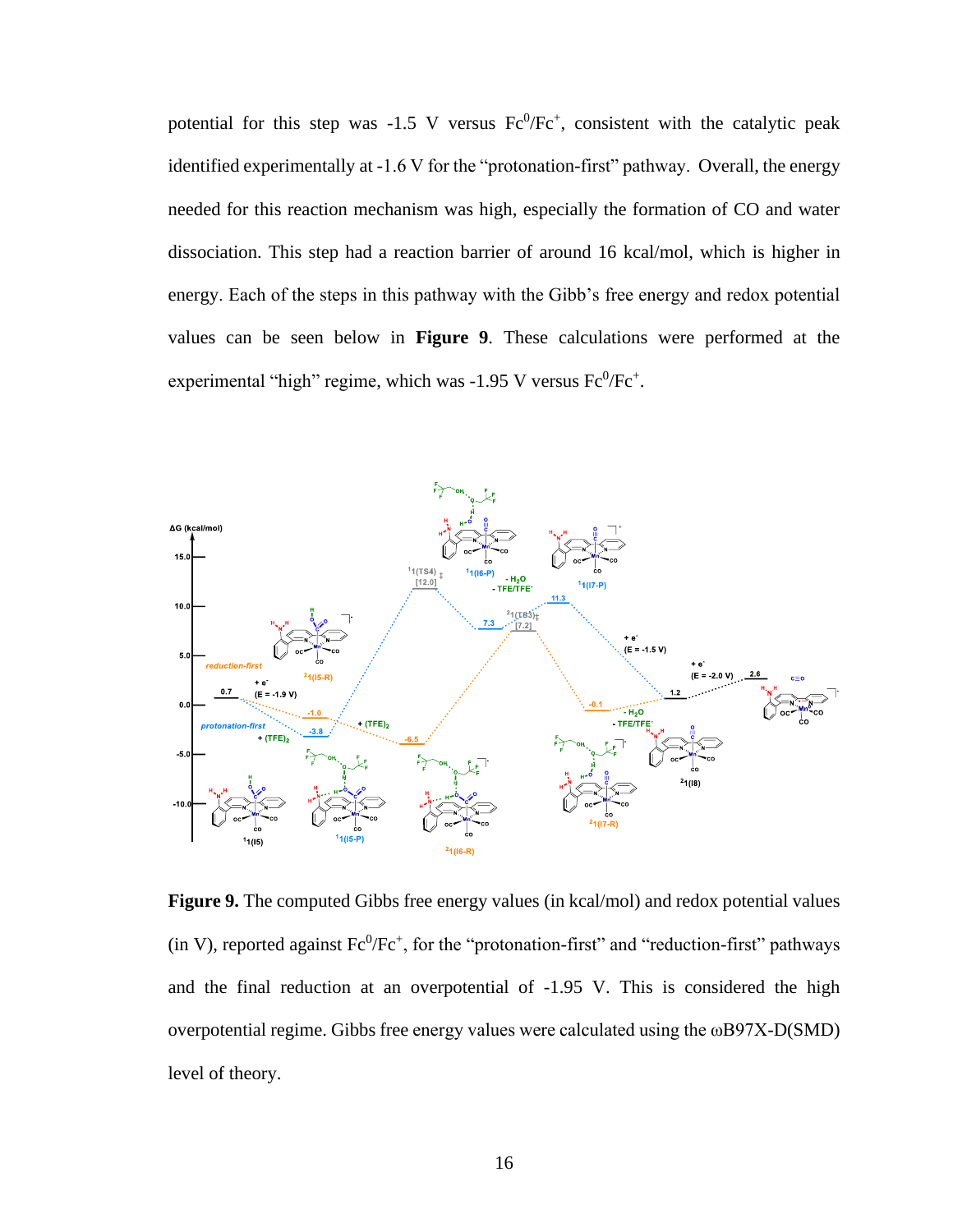Alternatively, the "reduction-first" pathway starts by performing a reduction on the metallocarboxyllic acid species, **1(I5)**. The redox potential for this process was calculated to be -1.9 V, consistent with the catalytic peak observed experimentally at -2.2 V for the "reduction-first" pathway. The energy of the reduced metallocarboxyllic acid species, **1(I5- R)**, was calculated to be -1.0 kcal/mol. After this reduction, the proton source was added to the reaction mixture to perform the C-O bond cleavage and release water. Once again, this was a downhill process at -6.5 kcal/mol, **1(I6-R)**. The transition state energy for this step, **1(TS3)**, was calculated to be 7.2 kcal/mol, creating a reaction barrier of about 14 kcal/mol. The C-O bond cleavage was downhill, as the energy for the forward reaction was -0.1 kcal/mol, **1(I7-R)**. The last step for this reaction is the removal of the conjugate base, which was calculated to be 1.2 kcal/mol, a slightly uphill step. This left the bound carbonyl group on the catalytic species, **1(I8)**. Overall, this reaction was lower in energy than the alternative "protonation-first" pathway when performed at the high overpotential regime,  $-1.95$  V versus  $Fe^{0}/Fe^{+}$ .

The final step of our proposed mechanism is the return to the active catalytic species, **1(red2)**, through another reduction. The redox potential for this reduction was calculated to be -2.0 V versus  $Fc^0/Fc^+$ , which creates uphill energy for the last step using the overpotential of -1.95 V versus  $Fe^{0}/Fe^{+}$ . The energy for the active catalyst species was calculated to be 2.6 kcal/mol, showing that this step of the reaction may be difficult to perform. This agrees with the experimental work, which found that a large overpotential was needed to complete the "reduction-first" pathway. Using a larger basis set in a future work may help lower some of the calculated Gibbs free energies and better explain the mechanism for the "reduction-first" and "protonation-first" pathways.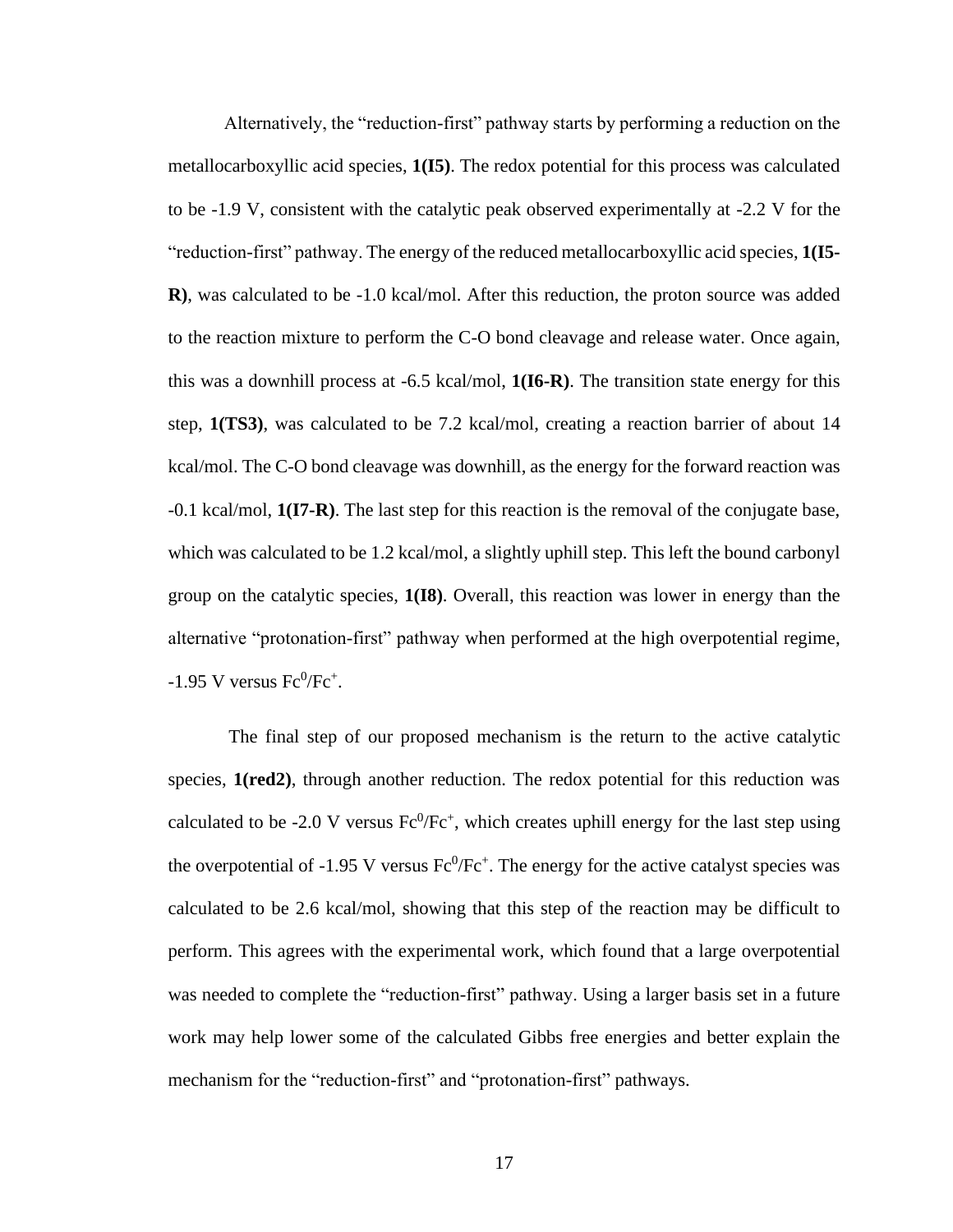#### **3.4 Overpotential Consideration**

Experimentally, this reaction can be done at several different overpotentials, which can change the amounts of energy needed for the reaction steps for the "reduction-first" pathway. Besides the previously mentioned high regime of -1.95 V versus  $Fe^{0}/Fe^{+}$ , a low regime could also be used. The voltage of the low regime is  $-1.47$  V versus  $Fe^{0}/Fe^{+}$ . For this low regime, it raises the energy for the "reduction-first" pathway's first step, **1(I5-R)**, to 10.6 kcal/mol (**Figure 10**). After this step, the addition of the proton source decreases the reaction energy to 5.1 kcal/mol for species **1(I6-R)**. Following, the energy for the transition state increases to 18.8 kcal/mol, and the energy forward reaction, species **1(I7- R)**, was calculated to be 11.5 kcal/mol. Finally, it also raises the energy of the carbonyl species' formation after removing the conjugate base species, **1(I8)**, to 10.6 kcal/mol. The overall reaction mechanism for the low regime with the calculated Gibbs free energies and redox values can be seen below in **Figure 10**. Under the low regime, the "protonation-first" pathway is more likely to happen, while the "reduction-first" pathway is more likely to occur under the high regime. These mechanisms agree with the experimental work about which pathway can proceed at the two different overpotential regimes.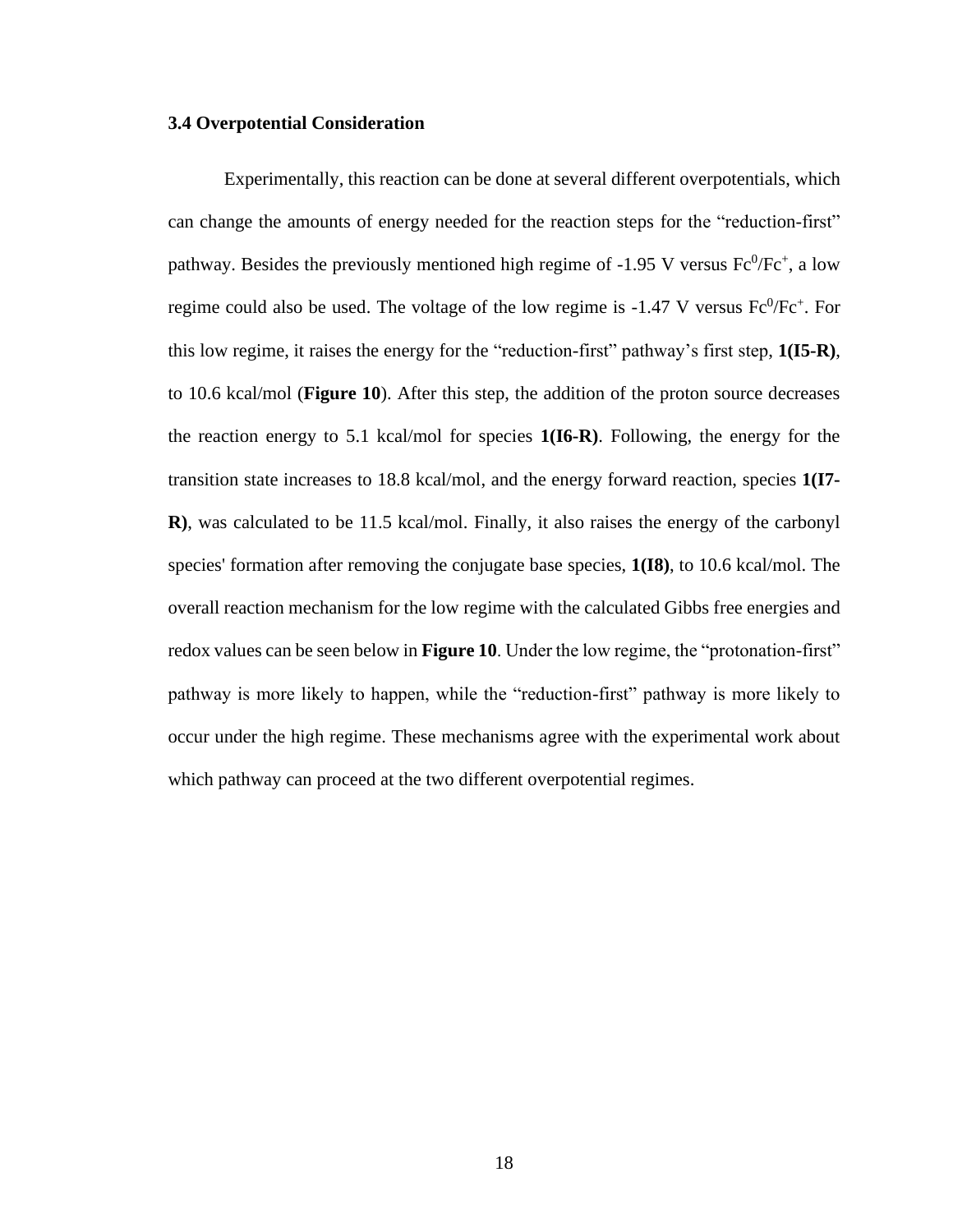

**Figure 10**. The computed Gibbs free energy values (in kcal/mol) and redox potential values  $(in V)$ , reported against  $Fc^0/Fc^+$ , for the "protonation-first" and "reduction-first" pathways and final reduction at an overpotential of -1.47 V. This is considered the low overpotential regime. The plain Gibbs energy values were calculated using the ωB97X-D(SMD) level of theory.

During any of the protonation steps for the two different pathways, the energy for the protonation was downhill due to the stability effects created by the proton source. The hydrogen atoms on the protonation source, TFE, and the complex helped stabilize the reaction through hydrogen bonding interactions. The experimental work suggested using cyclic voltammetry that the "protonation-first" pathway would be the lower energy pathway for this reaction by looking at the catalytic current characteristic for the two possible pathways. However, this computation work shows that the "reduction-first" pathway may be lower in energy for most of the reaction by using the higher applied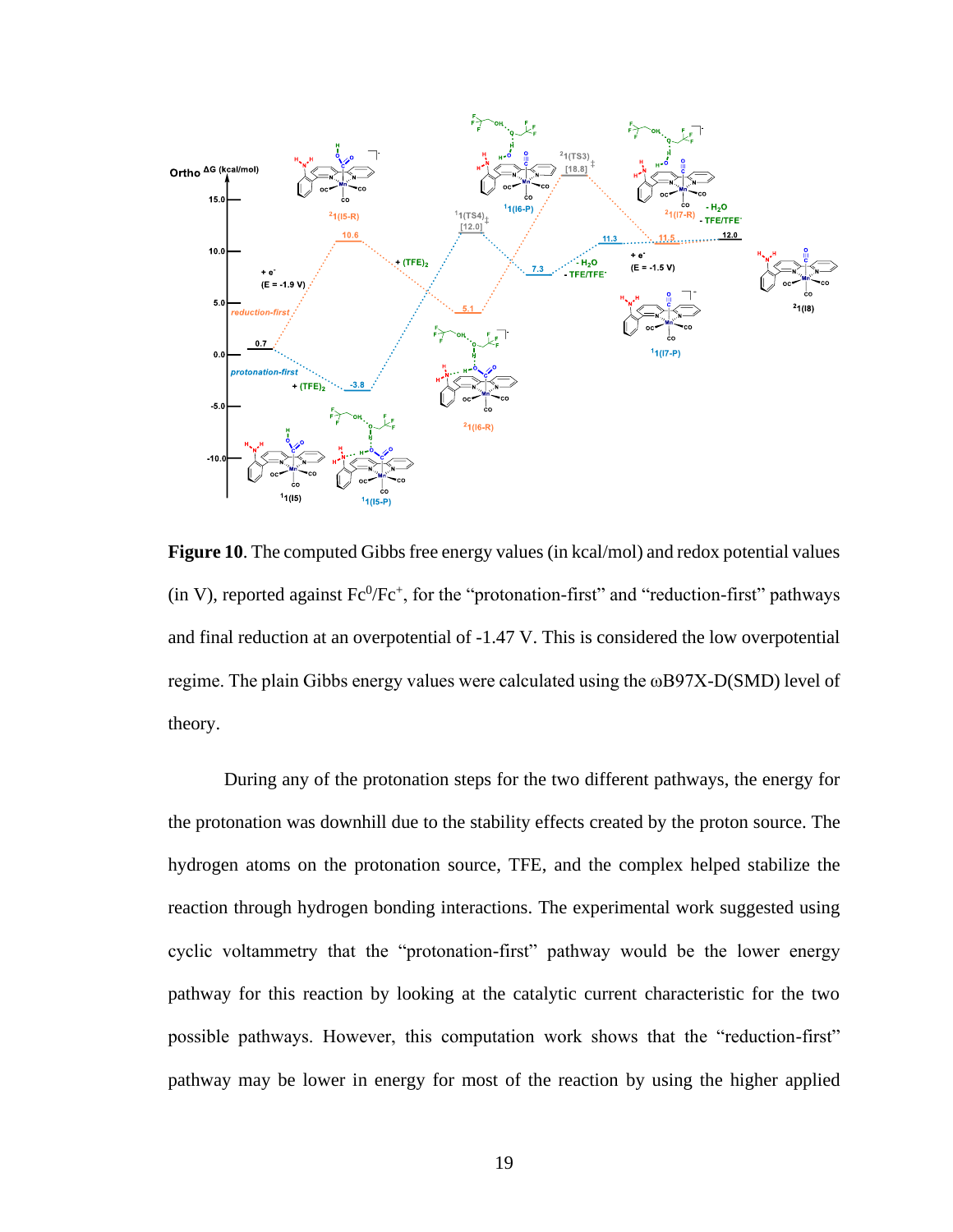potential. This becomes clear during the formation of the water molecule as the metallocarboxylic acid is protonated during the second protonation step of the "reductionfirst" pathway. The formation of the water molecule has a lower activation energy barrier in this pathway than the "reduction-first" pathway, only 13.7 kcal/mol versus 15.8 kcal/mol in the high overpotential regime (**Figure 9**). The "reduction-first" pathway could be lower in energy due to the increased electron density on the metal center, facilitating the subsequent C-O bond cleavage and water release.

#### **3.5 CO Release and Return to Active Species**

Lastly, as mentioned in the previous sections, another reduction is performed on the tetracarbonyl intermediate **1(I8)** to release CO and return to the doubly reduced active catalyst species,  $1(\text{red-2})$ . This redox potential was calculated to be -2.0 V versus  $\text{Fc}^0/\text{Fc}^+$ . At this point in the reaction, the catalytic cycle is completed and ready to begin again at the reintroduction of  $CO<sub>2</sub>$ .



**Figure 11.** The computed redox potential values (in V) reported against  $Fe^{0}/Fe^{+}$ , for the final reduction to release CO and return to the active catalyst species.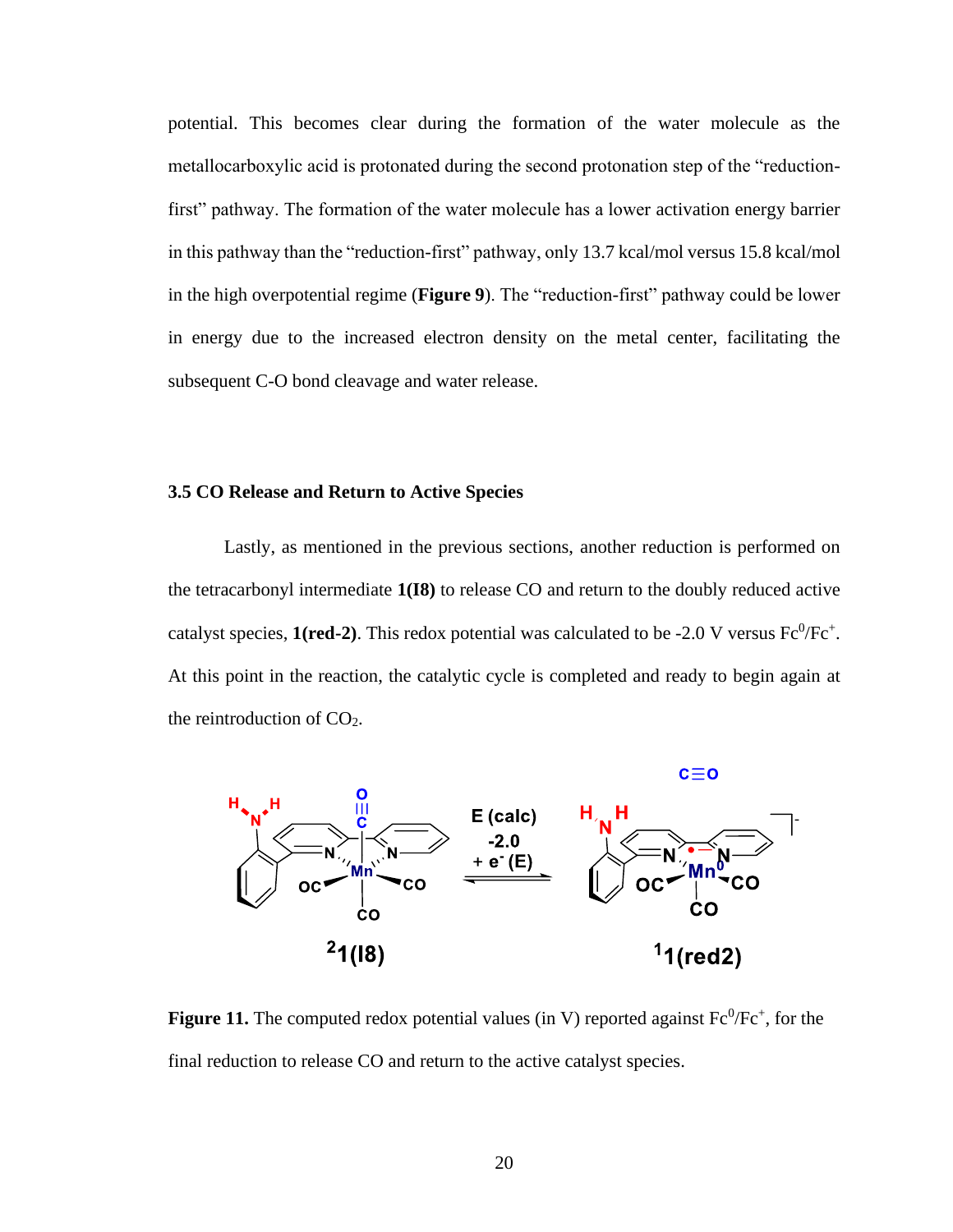Overall, this catalyst improves upon the previous parent compound,  $Mn(bpy)(CO)<sub>3</sub>Br$ . This was due to the addition of the NH<sub>2</sub> group added to the secondary coordination sphere, as the hydrogen bonding effects stabilize the catalytic complex and create a lower barrier for  $CO_2$  reduction to  $CO$ . For **1-Mn**, the position of the amine group improved the efficiency of the catalyst immensely due to the coordination of the hydrogen.

Our computational study also indicates the formation of the metallocarboxylate species (1(TS1),  $\Delta G^{\ddagger} = 11.7$  kcal/mol, **Figure 8**) and C-O bond cleavage step for the "protonation-first" pathway ( $1(TS4)$ ,  $\Delta G^{\ddagger} = 12.0$  kcal/mol, **Figure 9**) are competitive. However, the C-O bond cleavage step for the "reduction-first" path becomes more accessible at the high overpotential  $(1(TS3), \Delta G^{\ddagger} = 7.2 \text{ kcal/mol}, \text{Figure 9}).$  In addition, the experimental TOF values are 901.4  $s^{-1}$  at the high overpotential regime and 33.5  $s^{-1}$  at the low overpotential regime.<sup>2</sup> The high overpotential regime had a TOF value similar to other manganese-based catalysts, showing that the "reduction-first" pathway is essential for  $CO<sub>2</sub>RR$  for the catalysts in this series. This is consistent with our computational study where  $1(TS3)$  ("reduction-first" mechanism,  $\Delta\Delta G^{\ddagger} = 13.7$  kcal/mol related to the separated reactants) is kinetically more accessible than  $1(TS4)$  ("protonation-first" path,  $\Delta \Delta G^{\ddagger} = 15.8$ kcal/mol) under an applied potential of -1.95 V (**Figure 9**). Finally, we hypothesize that due to its highest computed Gibbs free energy, the transition state for forming the metallocarboxylate **1(TS1)** is the turnover determining transition state at the high overpotential  $(1(TS1), \Delta G^{\ddagger} = 11.7 \text{ kcal/mol } cf. 1(TS3), \Delta G^{\ddagger} = 7.2 \text{ kcal/mol}).$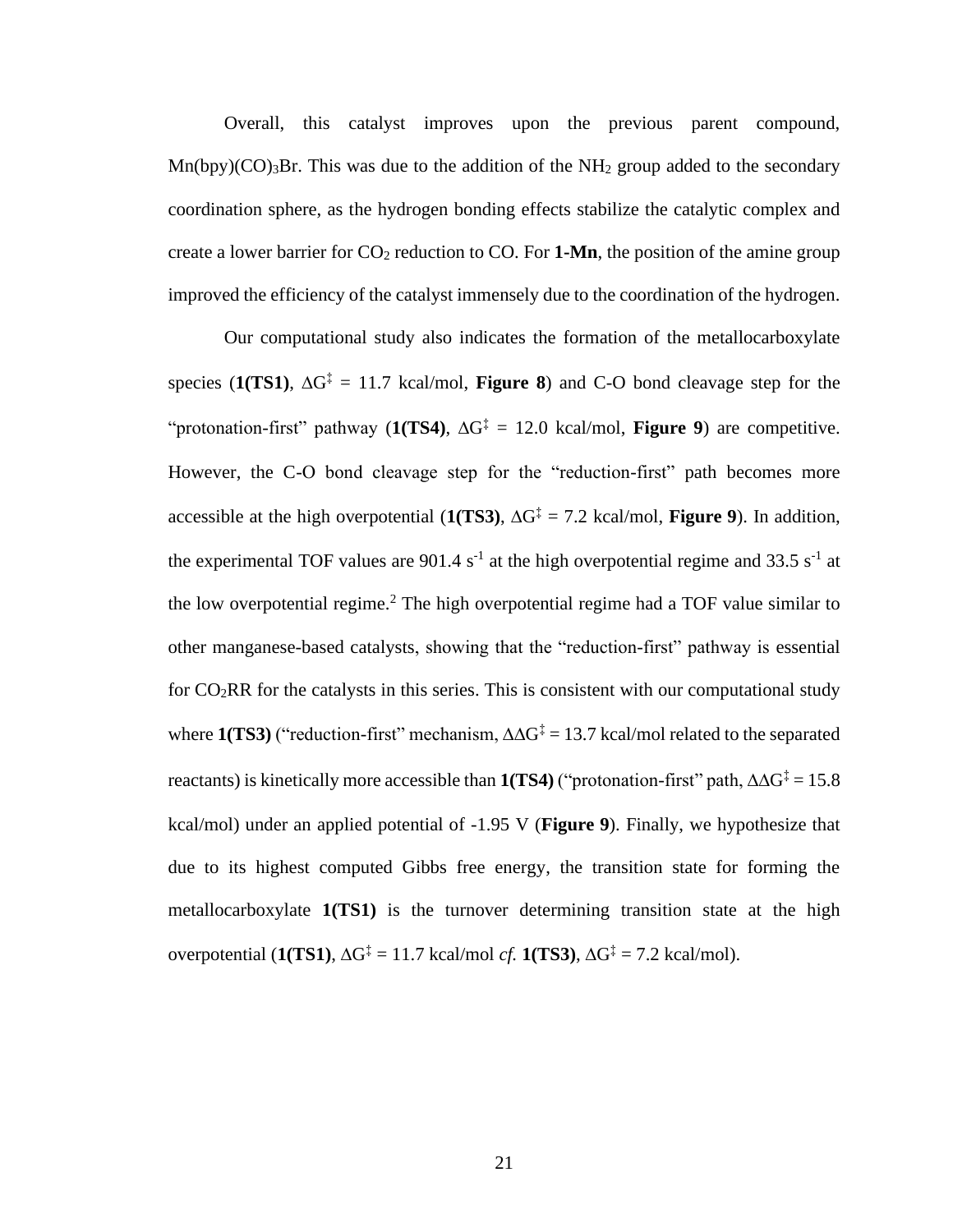#### **3.6 HER Pathway Energy**

One of the other possible products from this reaction is  $H_2$ , which comes from the competing hydrogen evolution reaction (HER). This reaction can happen when instead of CO<sup>2</sup> binding to the metal center, a proton from TFE binds to the metal center instead to give a metal-hydride intermediate. Experimentally, little H<sup>2</sup> formation would occur, no matter what concentration of **1-Mn** was used. The computational methods of this study can explain mechanistically why little  $H_2$  formation occurs by using this catalyst.

Based on these calculations, it was found that the hydride species creates more hydrogen bonding interactions that stabilize the other atoms in the catalytic complex. This is seen by the decrease in energy as hydrogen binds to the metal center, -8.2 kcal/mol for the **1(I10)** species (**Figure 12**). However, the energy of the transition state, **1(TS5)**, has a computed Gibbs free energy of 12.6 kcal/mol. Thus, HER is less energetically favorable than CO<sup>2</sup> binding, with an energy of 11.7 kcal/mol (**1(TS1)**, **Figure 8**), suggesting that CO2RR is kinetically more accessible than HER. This is consistent with the experimental observation. Continuing the reaction, removing the conjugate base leaves the hydride species, **1(I11)**, with an energy of -4.6 kcal/mol. The calculated Gibbs free energies for forming the Mn-H species are shown in **Figure 12.**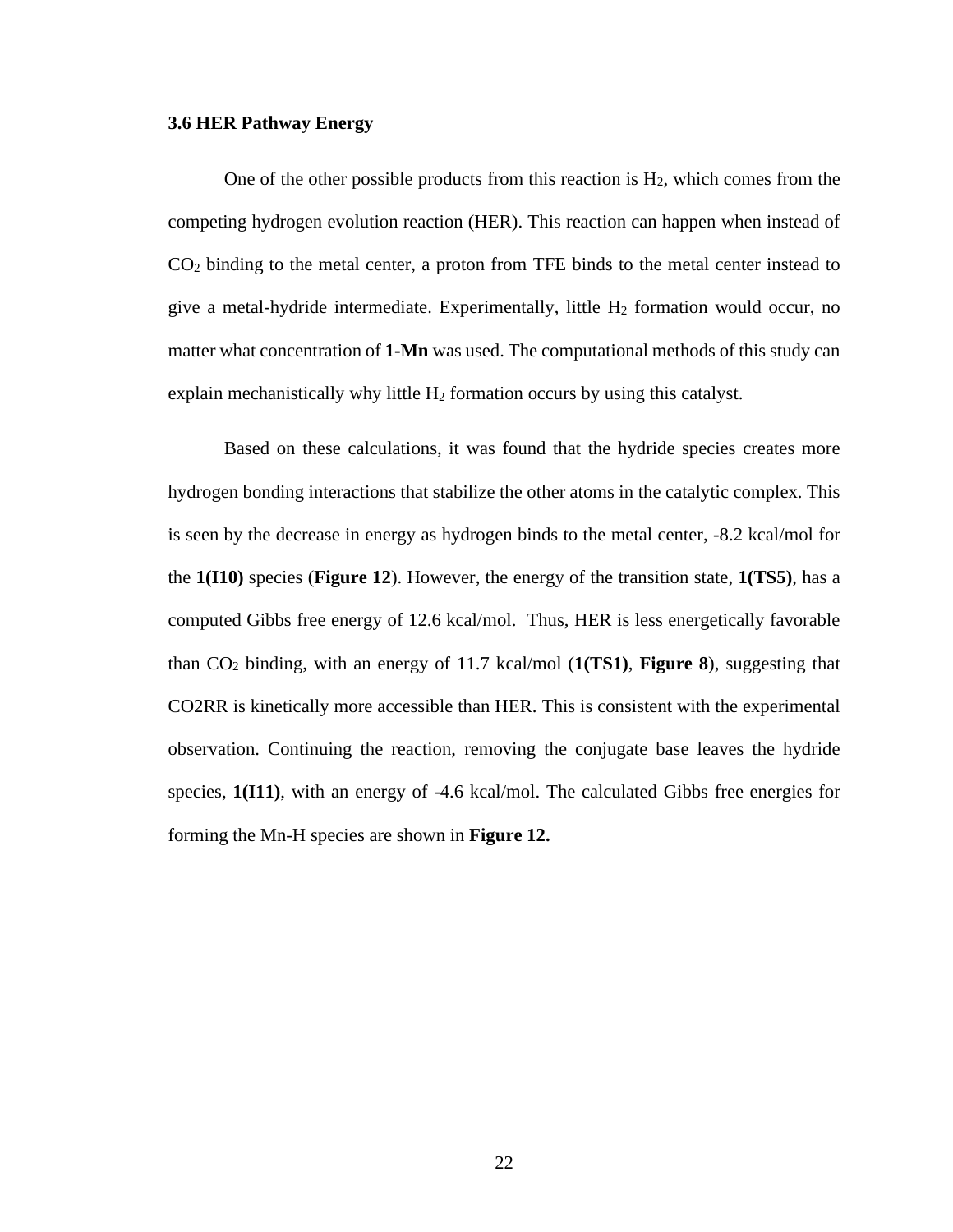

**Figure 12.** The computed Gibbs free energy values (in kcal/mol) for the HER. This is the first step of HER in which hydrogen binds to the metal center to create the hydride species, **1(I11)**. The plain Gibbs energy values were calculated using the ωB97X-D(SMD) level of theory.

The next step in HER is to form  $H_2$ . Looking at the "reduction-first" pathway, the primary reduction occurs at a voltage of -1.9 V, which causes a decrease in energy of the reduced hydride species to -6.6 kcal/mol (**1(I11-R)**, Figure 13). The addition of the proton source decreases the reaction energy once again to -8.6 kcal/mol. Following, the transition state energy, **1(TS6)**, was calculated to be 2.1 kcal/mol, and the forward reaction energy was found to be 1.6 kcal/mol. At this point in the reaction, the conjugate base is removed to leave the H<sup>2</sup> species, **1(I14)**. The removal of the conjugate base is slightly uphill at 6.1 kcal/mol. Finally, the reaction goes through a removal of the H<sub>2</sub> molecule and a return to the active catalyst species. This entire process is downhill, as the removal of  $H_2$  to the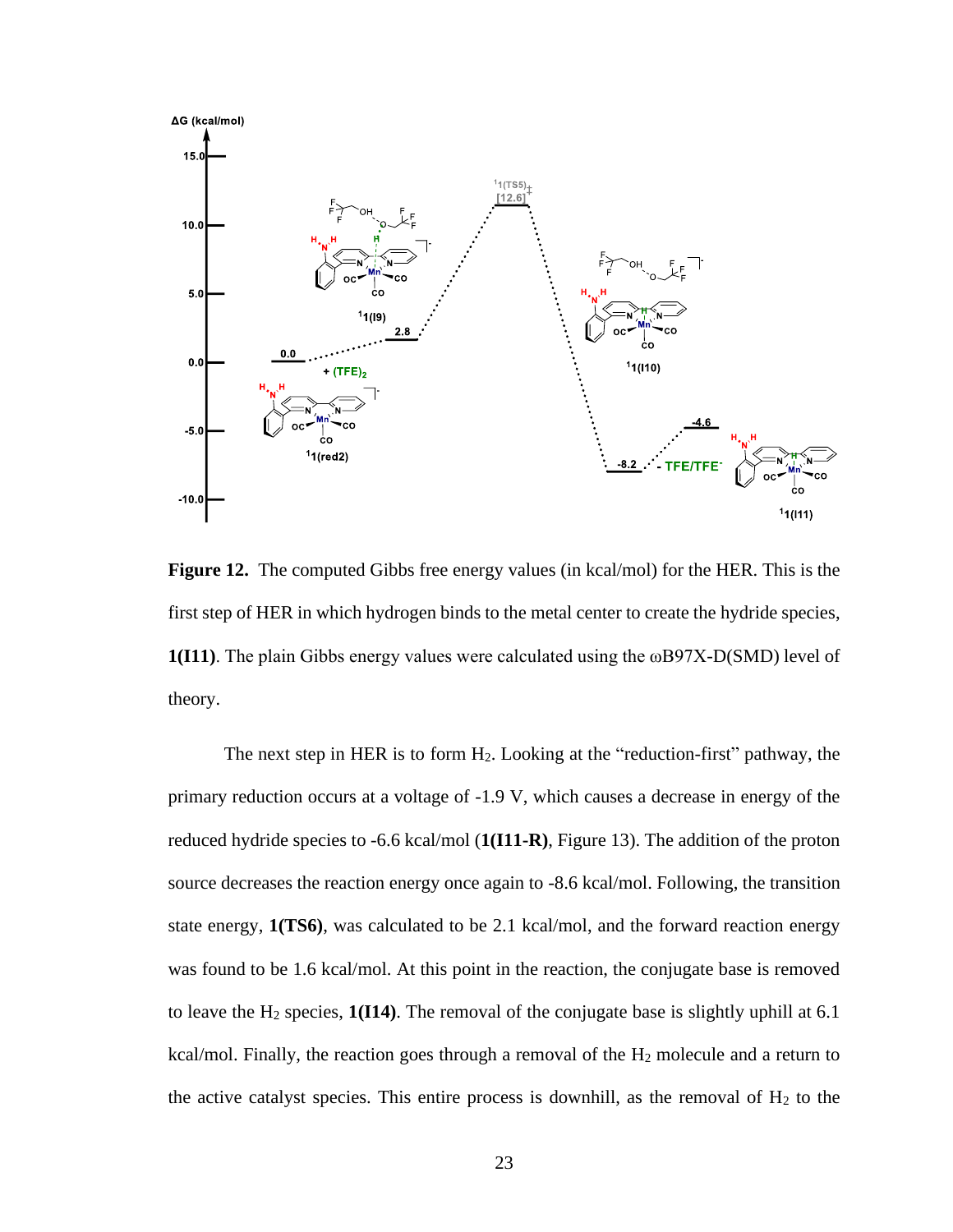**1(red1)** species is -4.2 kcal/mol, and the reduction to  $1(\text{red2})$  is -1.6 V versus  $\text{Fc}^0/\text{Fc}^+$ . The calculated energies and reduction values are displayed in **Figure 13**.



Figure 13. The computed Gibbs free energy values (in kcal/mol) and redox potential values (in V) reported against  $Fe^{0}/Fe^{+}$ , for the H<sub>2</sub> formation steps and the regeneration of the active catalyst. Gibbs free energies values were calculated using the ωB97X-D(SMD) level of theory.

Overall, our computational data shows that HER is kinetically less accessible  $(1(TSS), \Delta G = 12.6 \text{ kcal/mol}, \text{Figure 12})$  than  $CO_2RR$  using 1-Mn  $(1(TS1), \Delta G = 11.7 \text{ m})$ kcal/mol, **Figure 8**) at the high overpotential regime. This confirms the selectivity of **1- Mn** for CO production, as shown in the experimental work.<sup>2</sup> Therefore, this catalyst is highly useful in suppressing the completing HER. The rest of the HER is lower in energy than  $CO<sub>2</sub>RR$ , showing the importance of the catalyst reducing the energy barrier for  $CO<sub>2</sub>$ binding to suppress HER.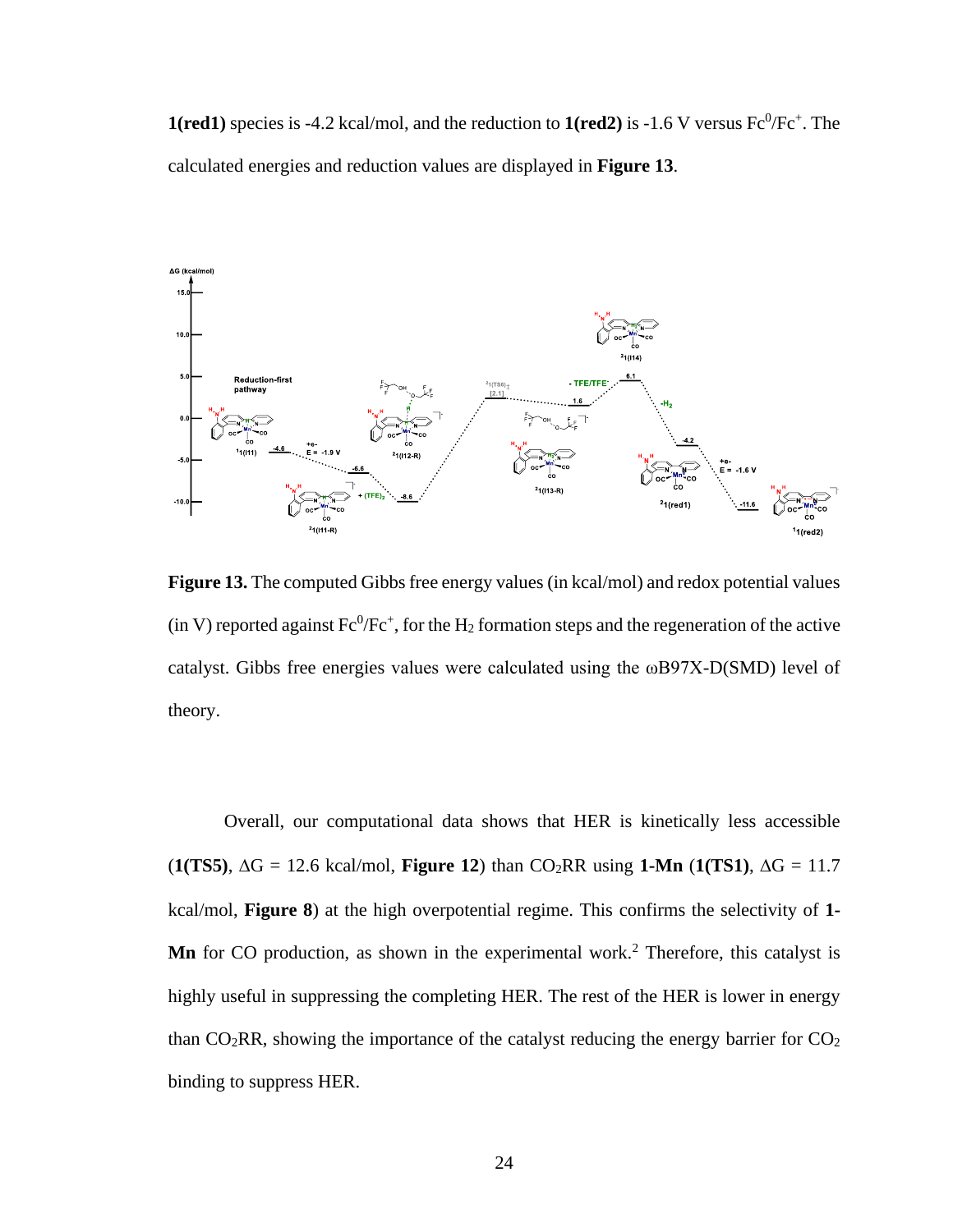Finally, compared to the experimental work, these computational results are in good agreement with the experimental data. For example, the turnover numbers (TONs) for the products during catalysis were 121 for CO production and 6 for H<sup>2</sup> production using **1- Mn**.<sup>2</sup> This is consistent with the lower transition state energy for  $CO_2$  binding (1(TS1),  $\Delta G^{\ddagger} = 11.7$  kcal/mol) than the transition state energy for forming the Mn-H intermediate  $(1(TSS), \Delta G^{\ddagger} = 12.6 \text{ kcal/mol})$ . Additionally, the highest turnover frequency values were seen at the high overpotential regime. This agrees with this computational data in that the "reduction-first" pathway is lower in energy ( $\Delta \Delta G^{\ddagger} = 13.7$  kcal/mol) than the "protonationfirst" pathway ( $\Delta \Delta G^{\ddagger} = 15.8$  kcal/mol), as the "reduction-first" pathway was confirmed to occur at the high overpotential regime through the identifying curve in cyclic voltammetry. This lower energy pathway facilitates  $CO<sub>2</sub>$  reduction hence the turnover frequency (TOF) of 901.4s<sup>-1</sup> for **1-Mn** determined experimentally, which is the highest of the three catalysts in this series. This compares favorably to other manganese-based homogenous catalysts. Overall, this computational work can help explain the results seen experimentally.<sup>2</sup>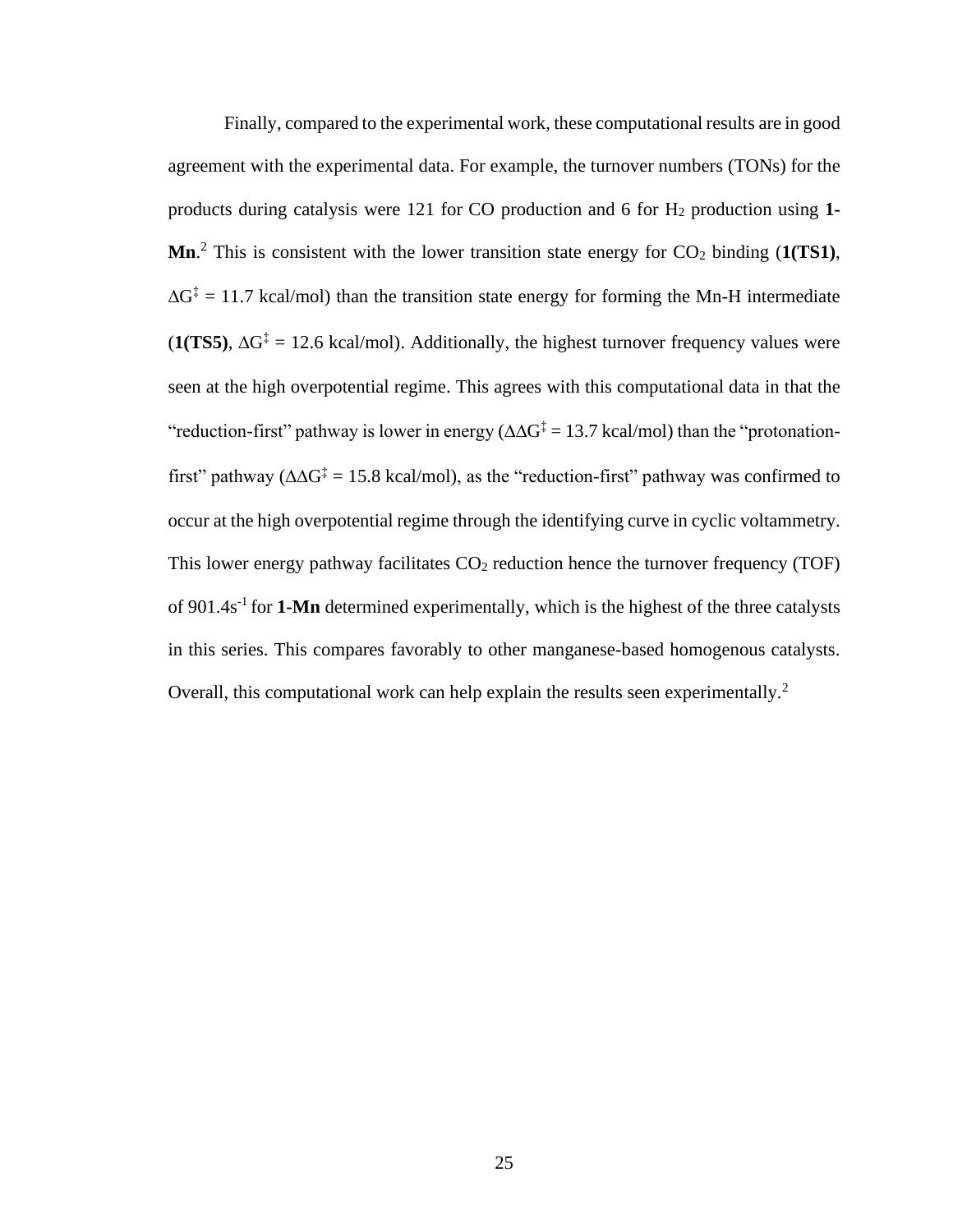#### **4. Conclusion**

In summary, this research project reported the mechanism for  $CO<sub>2</sub>$ -to-CO conversion and the hydrogen evolution reaction (HER) for the Mn(L)(CO)3Br catalyst **1- Mn** using computational methods. This catalyst was able to reduce  $CO<sub>2</sub>$  most favorably through the "reduction-first" pathway to produce CO. However, the last step of the "reduction-first" pathway can have a large energy barrier depending on which overpotential is used for the reaction. The larger the overpotential, the lower the energy needed for the "reduction-first" pathway, making this last step more favorable. To conclude, **1-Mn** is an improvement upon the parent catalyst due to the addition and position of the -NH<sup>2</sup> group in the secondary coordination sphere.

Future research should focus on manganese-based catalysts, instead of the originally studied rhenium analogs, due to their increased catalytic activity, lower energy costs, and better impact on the environment in terms of the abundance of the material. Additionally, a larger basis set would be necessary for future research to decrease the possible errors from using smaller basis sets in our computational calculations. These errors could affect the amount of energy for each step in the mechanism, and so a larger basis set could be useful to reduce these errors. One basis set could be the Def2-TZVPP basis set, which uses two sets of polarized functions to increase the accuracy of the calculated data.

Additionally, further study of other functionalized ligands may yield catalysts with lower overpotentials and higher specificity for the desired product and should therefore be considered for future research. An abundant amount of previous research has been done on the ligand substitution method in other catalysts, such as iron porphyrin,  $10$  molybdenum,  $11$ rhenium,<sup>12</sup> and other manganese-based catalysts,<sup>13</sup> to increase the overall catalytic activity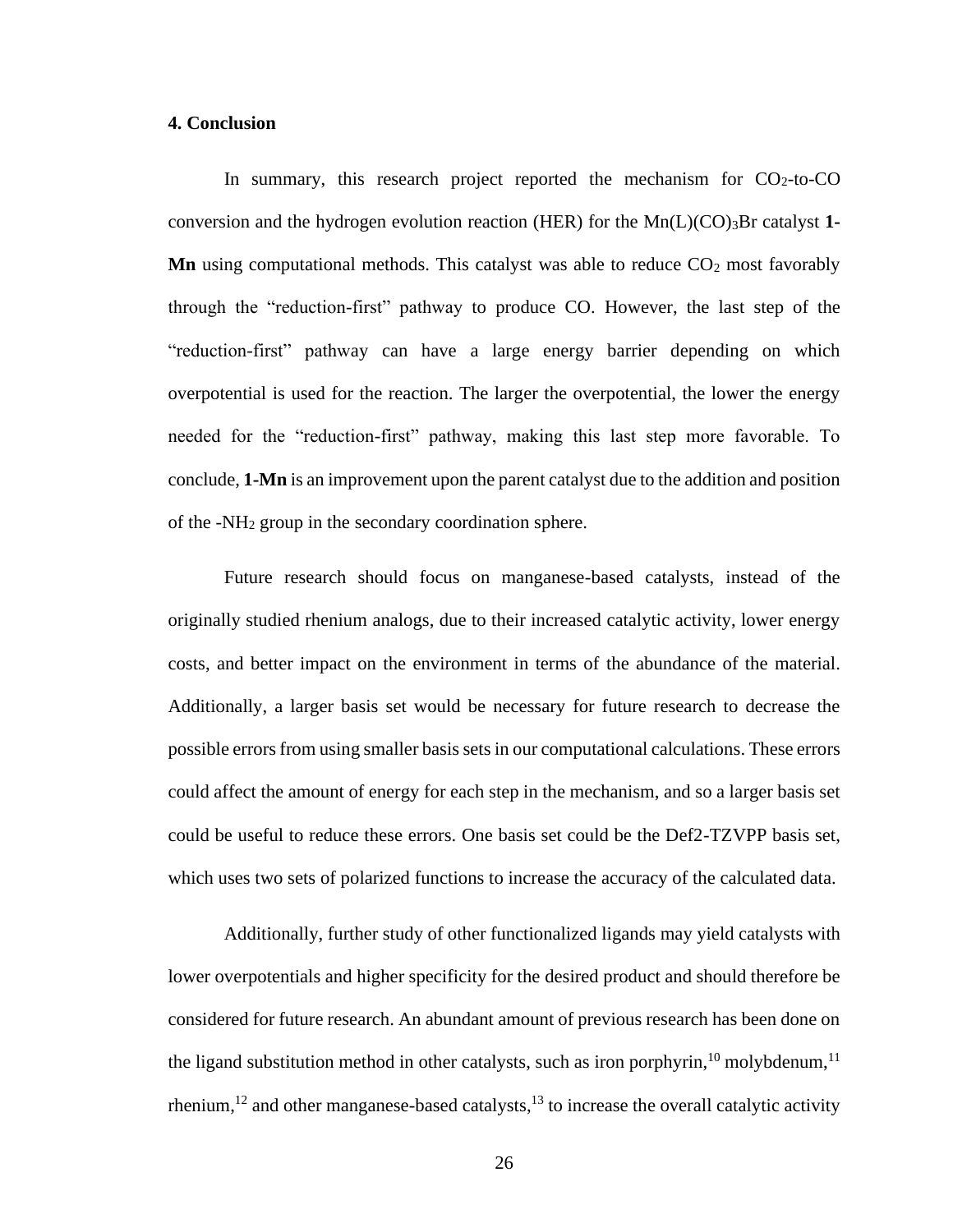while keeping the reduction potential minimal. For example, the -NH<sup>2</sup> ligand of **1-Mn** can be replaced by a -NH<sub>3</sub><sup>+</sup> group to study how this ligand may change the pathway of  $CO<sub>2</sub>$ reduction and how it may lower the amounts of energy needed during the reaction. Hopefully, this could create lower reduction potentials and higher catalytic activity. The -NH<sub>3</sub><sup>+</sup> ligand may achieve these goals in a few ways. Primarily, the electronic structure of the catalyst is changed by this ligand through the addition of an extra proton. Therefore, the electrostatic effects of this ligand may be used to yield a more optimal catalyst. These effects may increase catalytic structure by shifting the proton density to a different part of the catalyst and making specific binding or dissociation energies decrease. This ligand may also provide stabilization to the catalyst through increased hydrogen bonding interactions, which will reduce the overall amount of energy needed for  $CO<sub>2</sub>RR$ . In addition to this, the extra proton may be an alternative source for the first protonation step of this reaction scheme. This would be beneficial, as the metallocarboxylic acid species can be formed without adding an external proton source to the reaction. With the use of this internal proton source, the protonation of  $CO<sub>2</sub>$  may be more favorable. However, these effects are not guaranteed to improve the catalytic activity. Determining if this catalyst is more efficient through computational and experimental methods could be an objective of a future research project.

Overall, this research shows the importance of using computational methods alongside experimental methods to confirm and expand upon results. In future research projects, these methods will allow many improvements to this group of catalysts, or other transition metal complexes, to increase their efficiency for  $CO<sub>2</sub>RR$  over the competing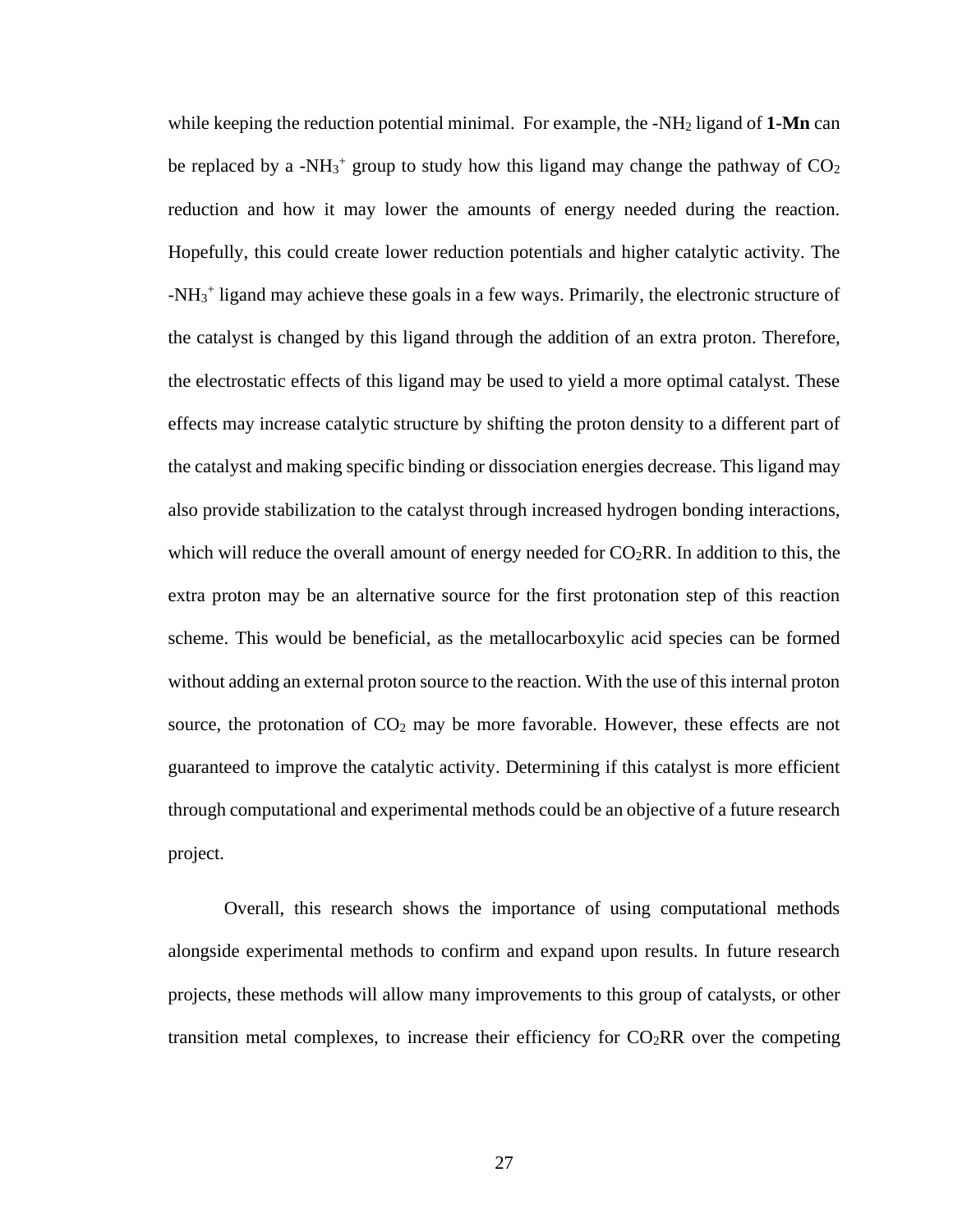HER. This creation of more efficient catalysts will help to improve the environmental impacts of fossil fuels and create a circular fuel economy.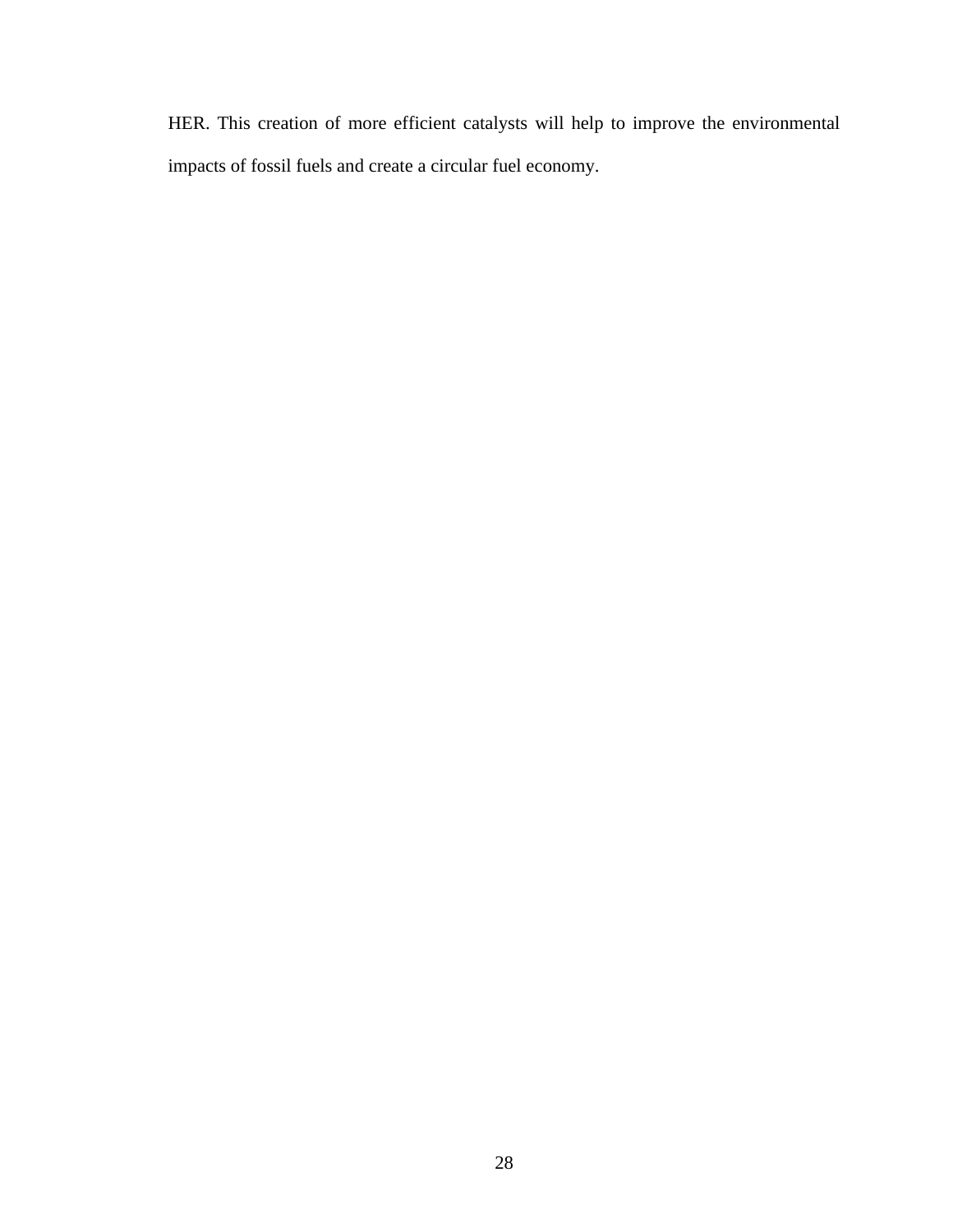#### **References:**

(1) Appel, A. M.; Bercaw, J. E.; Bocarsly, A. B.; Dobbek, H.; DuBois, D. L.; Dupuis, M.; Ferry, J. G.; Fujita, E.; Hille, R.; Kenis, P. J. A.; Kerfeld, C. A.; Morris, R. H.; Peden, C. H. F.; Portis, A. R.; Ragsdale, S. W.; Rauchfuss, T. B.; Reek, J. N. H.; Seefeldt, L. C.; Thauer, R. K.; Waldrop, G. L., Frontiers, Opportunities, and Challenges in Biochemical and Chemical Catalysis of CO<sup>2</sup> Fixation. *Chem. Rev.* **2013,** *113*, 6621−6658.

(2) Roy, S. S.; Talukdar, K.; Jurss, J. W. Electro- and Photochemical Reduction of  $CO<sub>2</sub>$  by Molecular Manganese Catalysts: Exploring the Positional Effect of Second-Sphere Hydrogen-Bond Donors. *ChemSusChem* **2021**, *14*, 662−670.

(3) Dieterich, V.; Buttler, A.; Hanel, A.; Spliethoff, H.; Fendt, S. Power-to-Liquid via Synthesis of Methanol, DME or Fischer-Tropsch-Fuels: A Review. *Energy Environ. Sci.* **2020**, *13*, 3207−3252.

(4) Hawecker, J.; Lehn, J.-M.; Ziessel, R. Electrocatalytic Reduction of Carbon Dioxide Mediated by Re(Bipy)(CO)<sub>3</sub>Cl (Bipy = 2,2'-Bipyridine). *J. Chem. Soc., Chem. Commun.* **1984**, 328−330.

(5) Keith, J. A.; Grice, K. A.; Kubiak, C. P.; Carter, E. A. Elucidation of the Selectivity of Proton-Dependent Electrocatalytic CO<sub>2</sub> Reduction by Fac-Re(Bpy)(CO)<sub>3</sub>Cl. *J. Am. Chem. Soc.* **2013**, *135*, 15823−15829.

(6) Bourrez, M.; Molton, F.; Chardon-Noblat, S.; Deronzier, A. [Mn(Bipyridyl)(CO)3Br]: An Abundant Metal Carbonyl Complex a Efficient Electrocatalyst for  $CO<sub>2</sub>$  Reduction. *Angew. Chem. Int. Ed.* **2011**, *50*, 9903−9906.